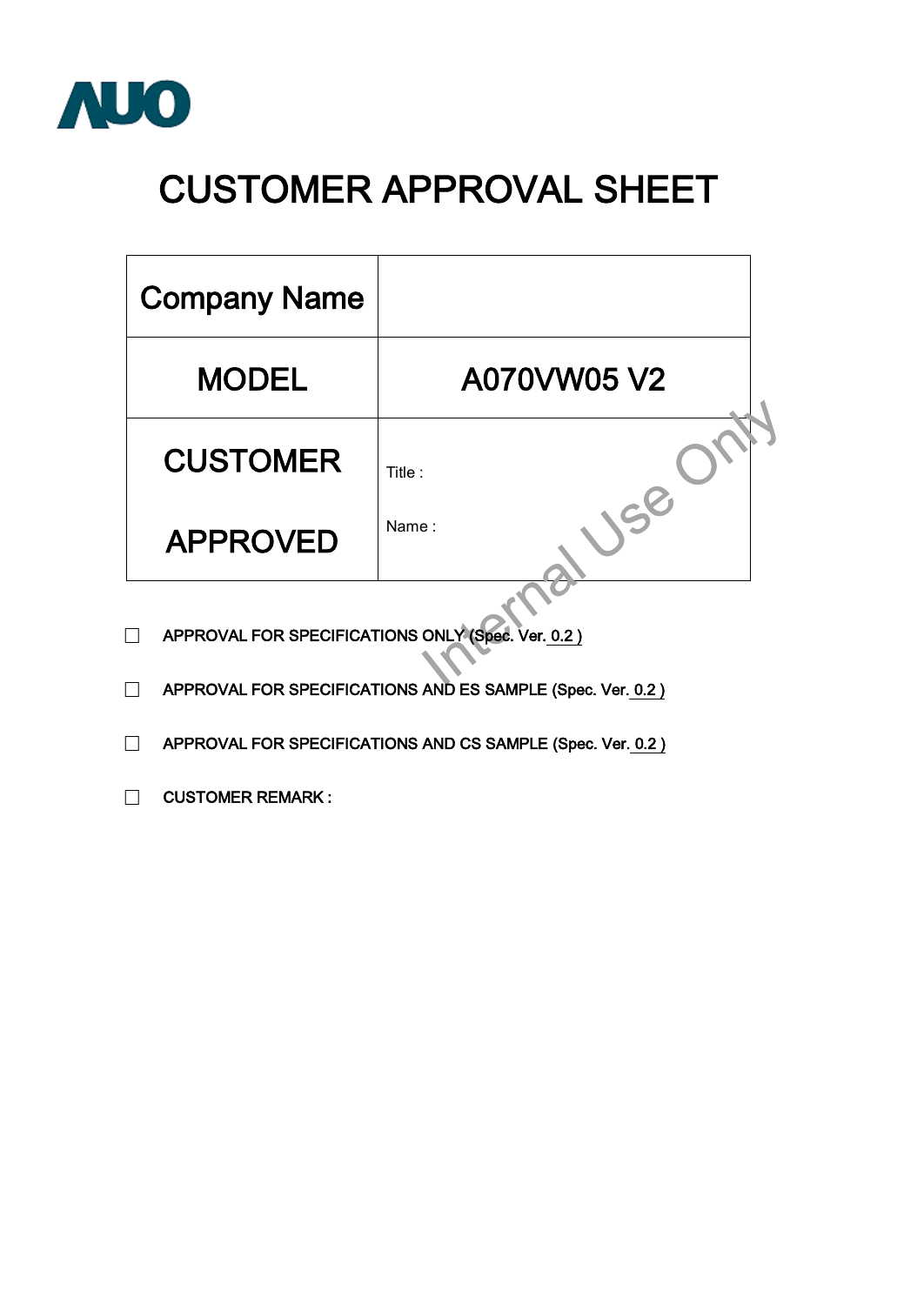

| Doc. version: | 02         |
|---------------|------------|
| Total pages : | 25         |
| Date          | 2009/01/23 |

# **Product Specification<br>
COLOR TFT-LCD MODULE/PANEL<br>
del Name A070VW05 V2<br>
Report Control:** From 2008/Nov To 2010/J **7.0" COLOR TFT-LCD MODULE/PANEL Model Name: A070VW05 V2**

| <b>Planned Lifetime:</b>  | From 2008/Nov To 2010/Jul        |
|---------------------------|----------------------------------|
| <b>Phase-out Control:</b> | <b>From 2010/Jan To 2010/Jul</b> |
| <b>EOL Schedule:</b>      | 2010/Jul                         |

- < ◆ >Preliminary Specification
- < >Final Specification

Note: The content of this specification is subject to change.

© 2008 AU Optronics All Rights Reserved, Do Not Copy.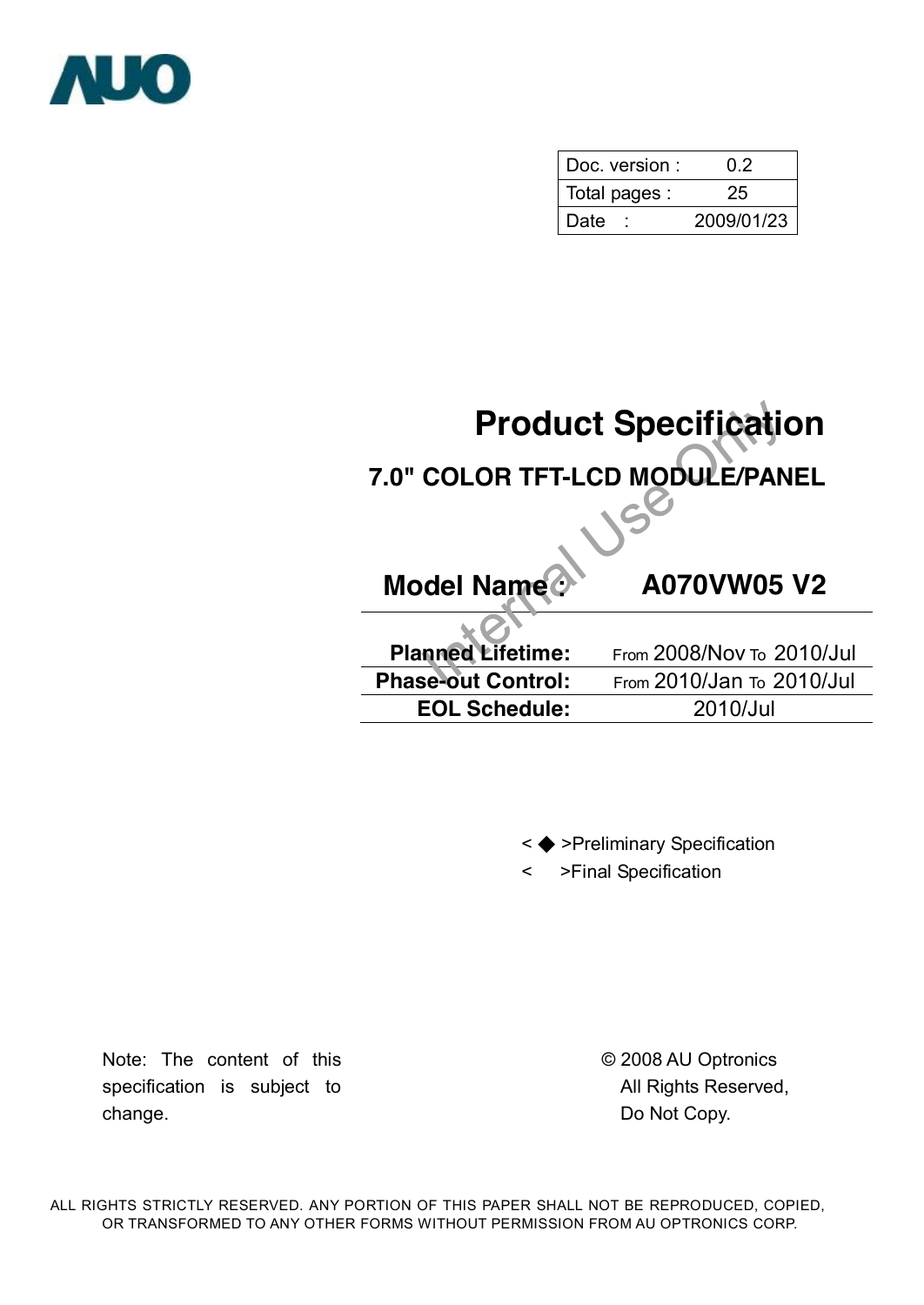

Page: 1/25

#### Record of Revision

| <b>Version</b> | <b>Revise Date</b> | Page   | <b>Content</b>                                                |  |  |  |
|----------------|--------------------|--------|---------------------------------------------------------------|--|--|--|
| 0.0            | 2008/11/17         |        | <b>First Draft</b>                                            |  |  |  |
| 0.1            | 2008/11/30         | 8      | Correct VGL, VCOMin, and Gamma voltage setting.               |  |  |  |
|                |                    | 3      | Update weight.                                                |  |  |  |
|                |                    | 4, 6   | Correct BLU connector and recommended connector.              |  |  |  |
|                |                    | 9      | Change driving condition VGL = -8V.                           |  |  |  |
| 0.2            | 2009/1/23          | 11, 12 | Update min/Max value of vertical and horizontal input timing. |  |  |  |
|                |                    | 15     | Update contrast and brightness spec.                          |  |  |  |
| 24             |                    |        | Add "Application Circuit".                                    |  |  |  |
|                |                    |        |                                                               |  |  |  |
|                |                    |        |                                                               |  |  |  |
|                |                    |        |                                                               |  |  |  |
|                |                    |        |                                                               |  |  |  |
|                |                    |        |                                                               |  |  |  |
|                |                    |        |                                                               |  |  |  |
|                |                    |        |                                                               |  |  |  |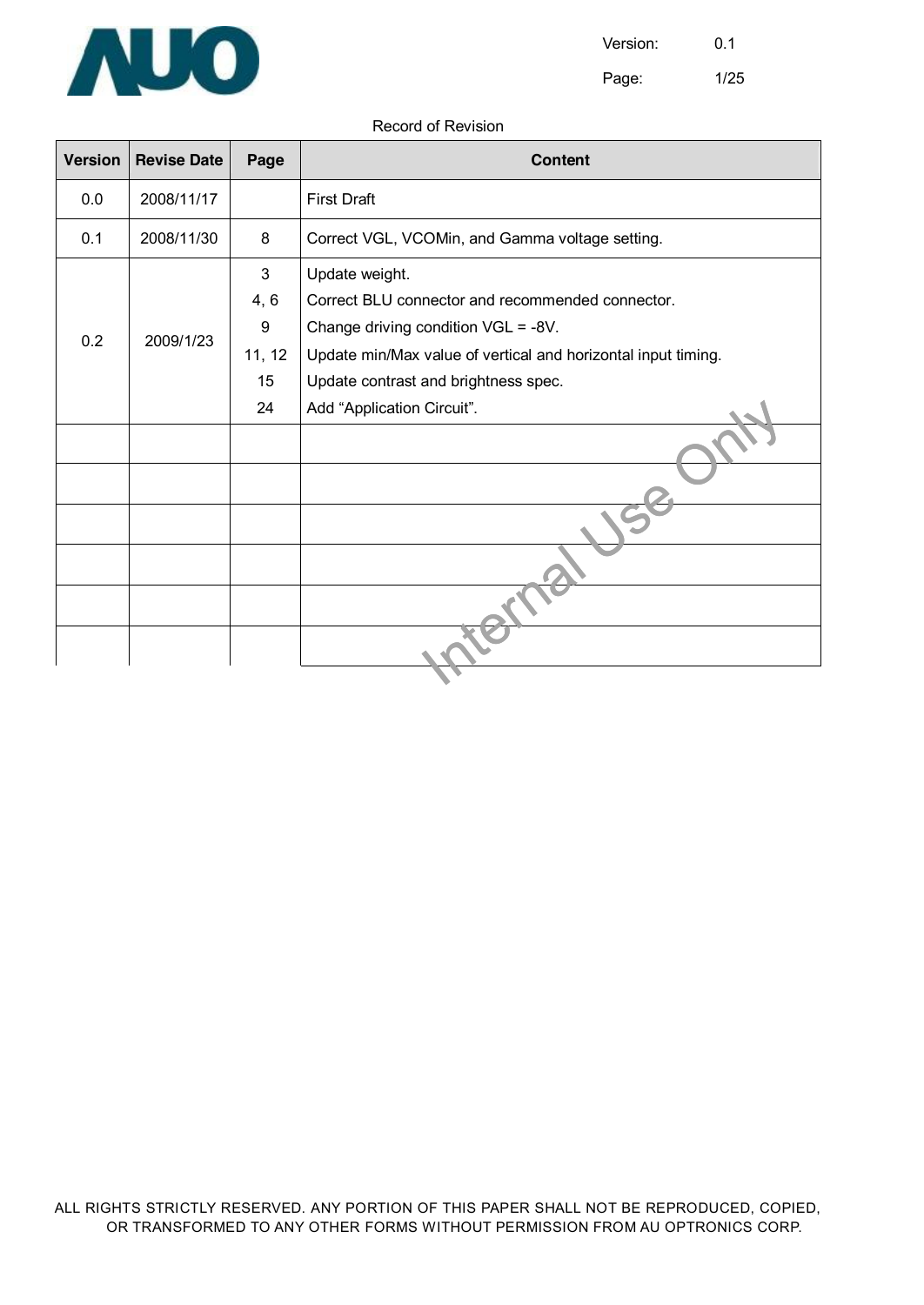

 $2/25$ Page:

#### **Contents**

| А. |    |
|----|----|
| В. |    |
|    |    |
| C. |    |
|    |    |
|    |    |
|    |    |
|    |    |
|    |    |
|    |    |
| D. |    |
| Е. |    |
| F. | 21 |
|    |    |
|    |    |
|    |    |
| G. |    |
|    |    |
|    |    |
| Η. |    |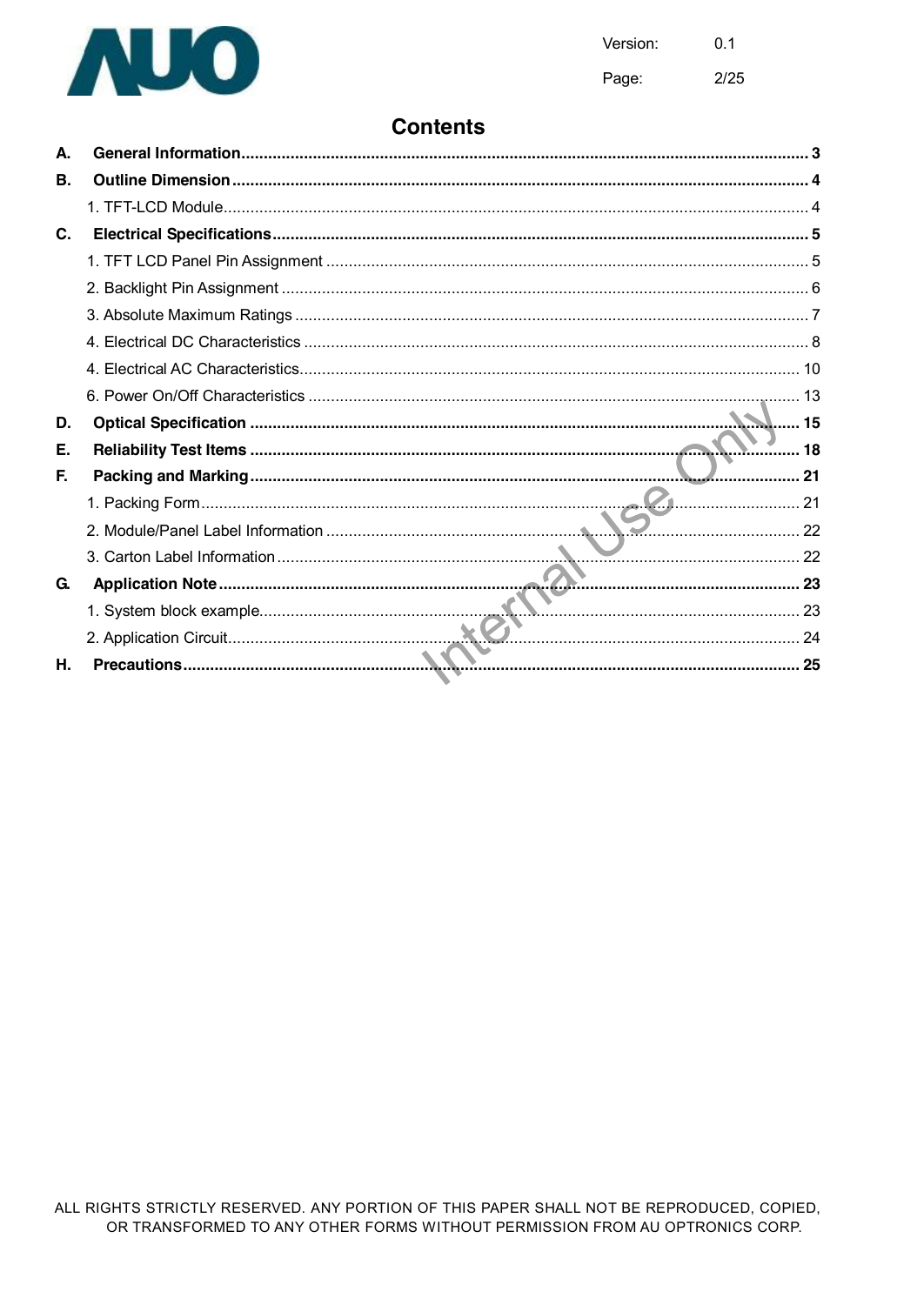

Version: 0.1 Page: 3/25

#### **A. General Information**

A070VW05 V2 is an a-Si type Thin Film Transistor Liquid crystal Display (TFT-LCD). This model is composed of a TFT-LCD, driver IC, FPC (flexible printed circuit), and a backlight unit. This product is mainly for car after-market, and other suitable application.

| NO. | <b>Item</b>                | <b>Unit</b>   | <b>Specification</b>                 | <b>Remark</b> |
|-----|----------------------------|---------------|--------------------------------------|---------------|
| 1   | Screen Size                | inch          | 7.0(Diagonal)                        |               |
| 2   | <b>Display Resolution</b>  | dot           | 800RGB(H)×480(V)                     |               |
| 3   | <b>Overall Dimension</b>   | mm            | $165(H) \times 104(V) \times 5.1(T)$ | Note 1        |
| 4   | Active Area                | <sub>mm</sub> | 152.40(H)×91.44(V)                   |               |
| 5   | <b>Pixel Pitch</b>         | mm            | $0.1905(H) \times 0.1905(V)$         |               |
| 6   | <b>Color Configuration</b> |               | R. G. B. Stripe                      | Note 2        |
| 7   | <b>Color Depth</b>         |               | 16.7M Colors                         | Note 3        |
| 8   | <b>NTSC Ratio</b>          | $\frac{0}{0}$ | 50 <sub>°</sub>                      |               |
| 9   | Display Mode               |               | Normally White                       |               |
| 10  | Panel surface Treatment    |               | Anti-Glare, 3H                       |               |
| 11  | Weight                     | g             | 155                                  |               |
| 12  | <b>Power Consumption</b>   | W             | 1.8                                  | Note 4        |
| 13  | Viewing direction          |               |                                      |               |
|     |                            |               |                                      |               |

Note 1: Not include FPC, protect film, and barcode label. Refer next page to get further information.







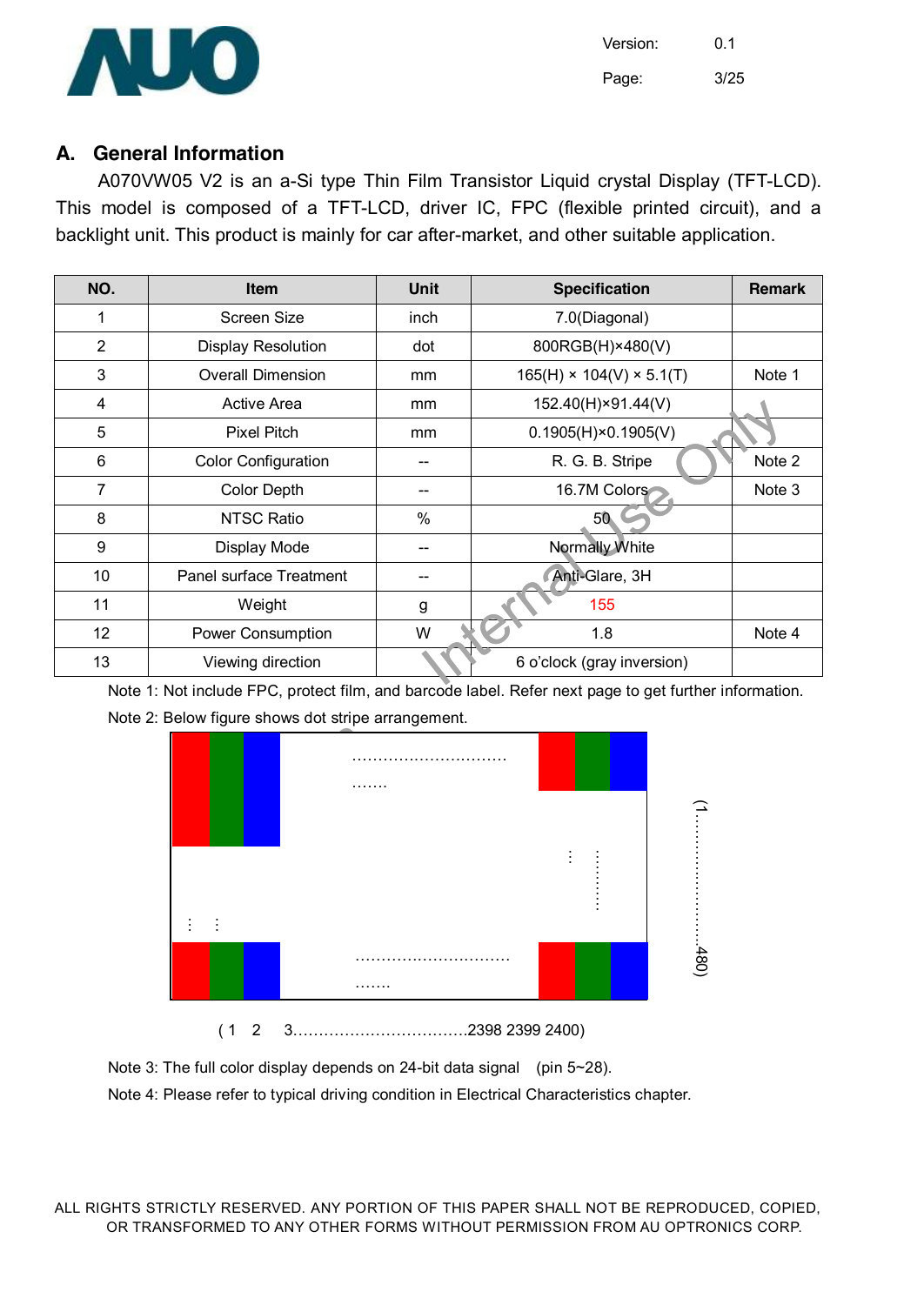

Page: 4/25

#### **B. Outline Dimension**

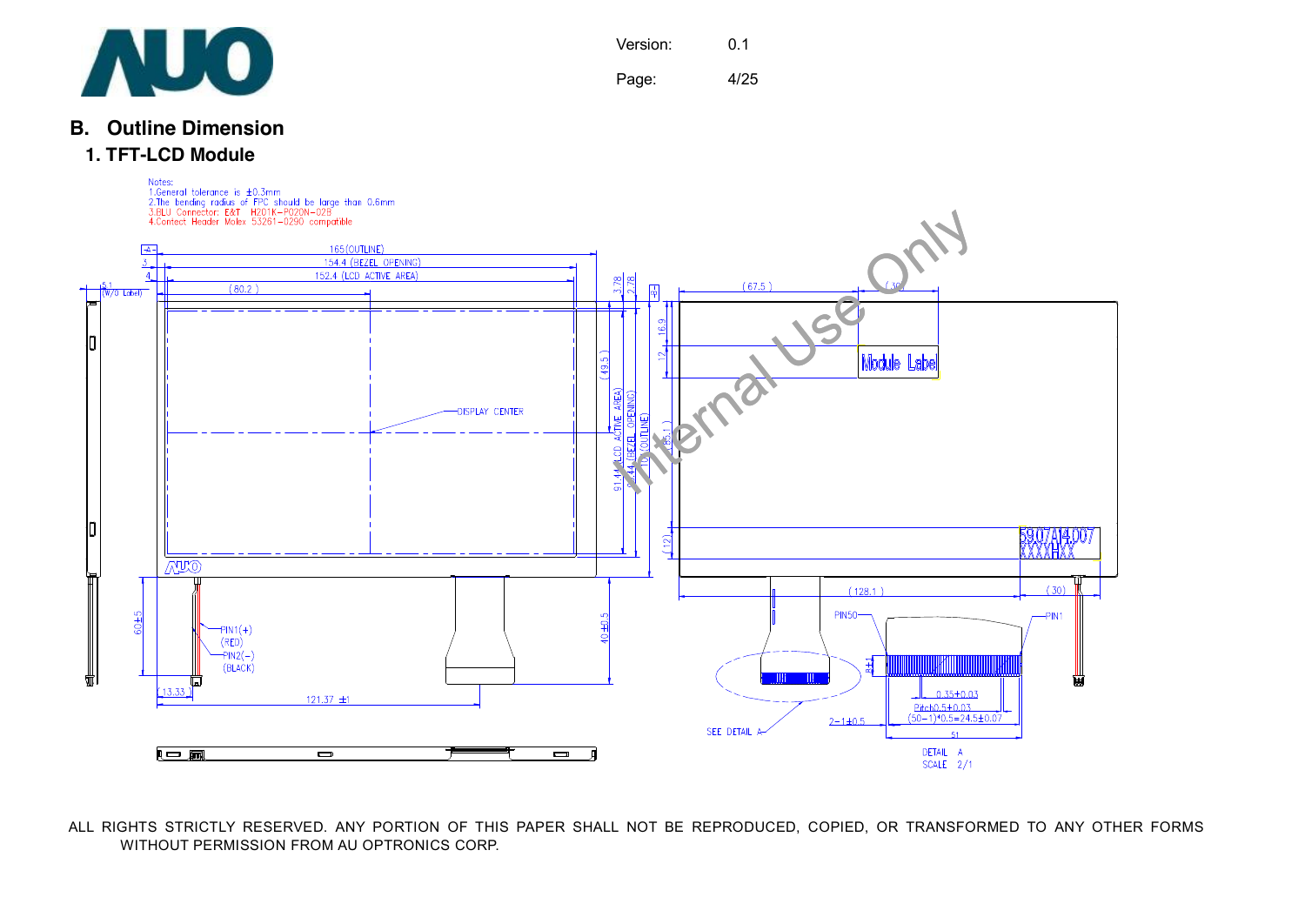

Page: 5/25

#### **C. Electrical Specifications**

#### **1. TFT LCD Panel Pin Assignment**

Recommended connector: HRS FH28-50S-0.5SH

| Pin no         | <b>Symbol</b>   | I/O | <b>Description</b>           | <b>Remark</b> |  |  |
|----------------|-----------------|-----|------------------------------|---------------|--|--|
| 1              | <b>GND</b>      | P   | Ground                       |               |  |  |
| $\overline{2}$ | <b>AVDD</b>     | P   | Aanlog power supply voltage  |               |  |  |
| 3              | <b>VDDIO</b>    | P   | Digital power supply voltage |               |  |  |
| 4              | <b>GRB</b>      | L   | <b>Global Reset</b>          |               |  |  |
| 5              | DR <sub>0</sub> | L   | Red data input (LSB)         |               |  |  |
| 6              | DR <sub>1</sub> | L   | Red data input               |               |  |  |
| 7              | DR <sub>2</sub> | L   | Red data input               |               |  |  |
| 8              | DR <sub>3</sub> | L   | Red data input               |               |  |  |
| 9              | DR <sub>4</sub> | L   | Red data input               |               |  |  |
| 10             | DR <sub>5</sub> | L   | Red data input               |               |  |  |
| 11             | DR <sub>6</sub> | L   | Red data input               |               |  |  |
| 12             | DR <sub>7</sub> | L   | Red data input (MSB)         |               |  |  |
| 13             | DG <sub>0</sub> | L   | Green data input (LSB)       |               |  |  |
| 14             | DG1             | L   | Green data input             |               |  |  |
| 15             | DG <sub>2</sub> | L   | Green data input             |               |  |  |
| 16             | DG <sub>3</sub> | L   | Green data input             |               |  |  |
| 17             | DG4             | L   | Green data input             |               |  |  |
| 18             | DG <sub>5</sub> | L   | Green data input             |               |  |  |
| 19             | DG <sub>6</sub> | L   | Green data input             |               |  |  |
| 20             | DG7             | L   | Green data input (MSB)       |               |  |  |
| 21             | DB <sub>0</sub> | L   | Blue data input (LSB)        |               |  |  |
| 22             | DB1             | L   | Blue data input              |               |  |  |
| 23             | DB <sub>2</sub> | L   | Blue data input              |               |  |  |
| 24             | DB <sub>3</sub> | I   | Blue data input              |               |  |  |
| 25             | DB4             | L   | Blue data input              |               |  |  |
| 26             | DB <sub>5</sub> | L   | Blue data input              |               |  |  |
| 27             | DB <sub>6</sub> | I   | Blue data input              |               |  |  |
| 28             | DB7             | L   | Blue data input (MSB)        |               |  |  |
| 29             | <b>DCLK</b>     | I   | Data clock input             |               |  |  |
| 30             | DE              | L   | Data enable Input            |               |  |  |
| 31             | <b>HSYNC</b>    | I   | Horizontal sync input        |               |  |  |
| 32             | <b>VSYNC</b>    | L   | Vertical sync input          |               |  |  |
| 33             | <b>VDDIO</b>    | P   | Digital power supply voltage |               |  |  |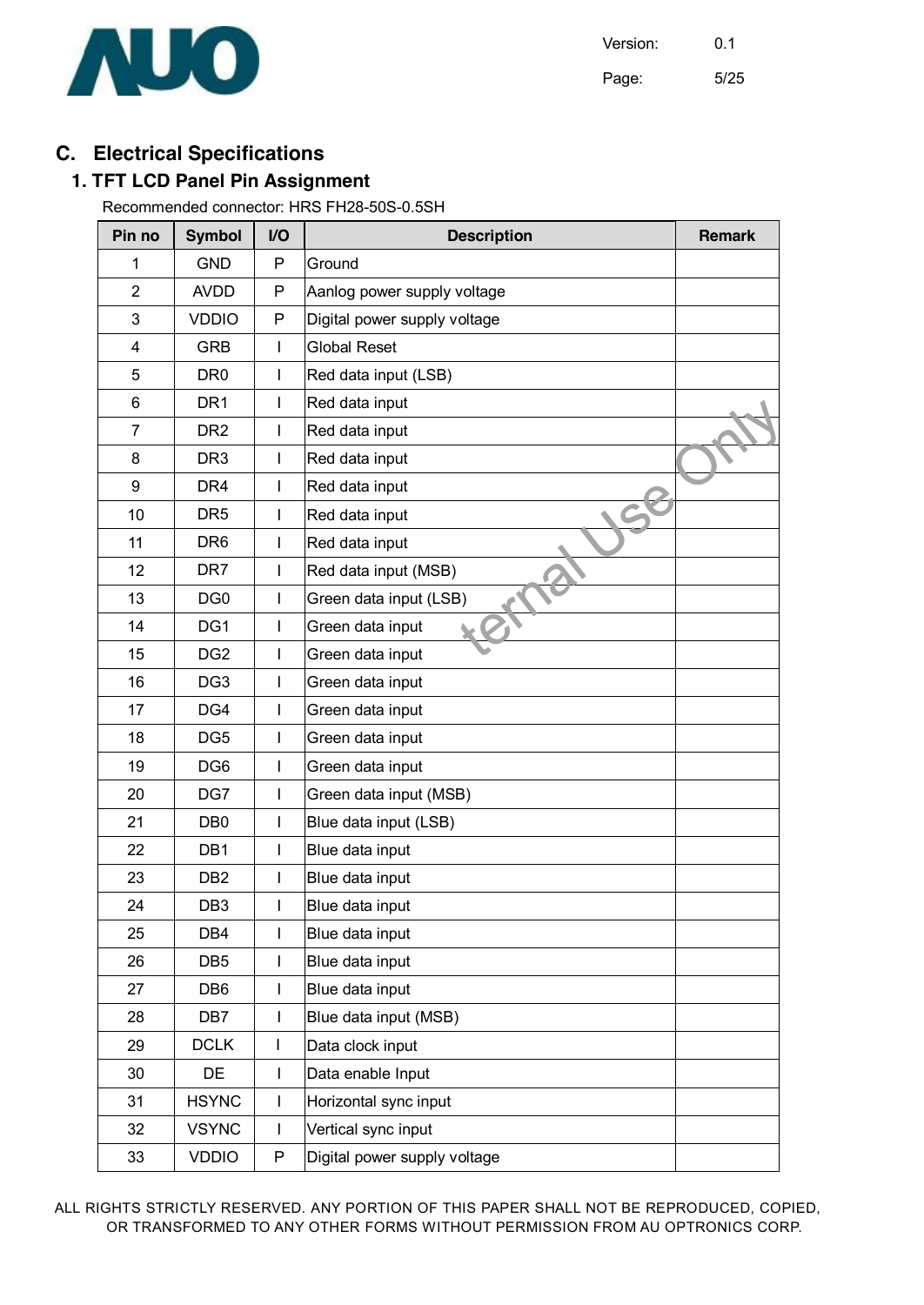

| 34                                            | <b>GND</b>     | P  | Ground                                        |  |  |  |
|-----------------------------------------------|----------------|----|-----------------------------------------------|--|--|--|
| 35                                            | <b>AVDD</b>    | T  | Analog power supply voltage                   |  |  |  |
| 36                                            | <b>VCOMin</b>  |    | Common electrode driving voltage              |  |  |  |
| 37                                            | V10            | T  | Gamma correction voltage reference            |  |  |  |
| 38                                            | V9             | I  | Gamma correction voltage reference            |  |  |  |
| 39                                            | V <sub>8</sub> |    | Gamma correction voltage reference            |  |  |  |
| 40                                            | V <sub>7</sub> |    | Gamma correction voltage reference            |  |  |  |
| 41                                            | V <sub>6</sub> | T  | Gamma correction voltage reference            |  |  |  |
| 42                                            | V5             | T  | Gamma correction voltage reference            |  |  |  |
| 43                                            | V <sub>4</sub> |    | Gamma correction voltage reference            |  |  |  |
| 44                                            | V <sub>3</sub> |    | Gamma correction voltage reference            |  |  |  |
| 45                                            | V <sub>2</sub> | I. | Gamma correction voltage reference            |  |  |  |
| 46                                            | V <sub>1</sub> | ı  | Gamma correction voltage reference            |  |  |  |
| 47                                            | <b>VGH</b>     | P  | Positive power supply voltage for Gate driver |  |  |  |
| 48                                            | <b>GVDDIO</b>  | P  | Digital power supply voltage for Gate driver  |  |  |  |
| 49                                            | <b>VGL</b>     | P  | Negative power supply voltage for Gate driver |  |  |  |
| 50                                            | <b>GGND</b>    | P  | Ground for Gate driver                        |  |  |  |
| terr<br>I: Input pin; P: Power pin;<br>$\Box$ |                |    |                                               |  |  |  |



#### **2. Backlight Pin Assignment**

Recommended connector : Molex 53261-0290 compatible

| Pin no | <b>Symbol</b> | V <sub>O</sub> | <b>Description</b>           | Remark      |
|--------|---------------|----------------|------------------------------|-------------|
|        | VLED+         | P              | <b>Backlight LED anode</b>   | Red cable   |
| 2      | VLED-         |                | <b>Backlight LED cathode</b> | Black cable |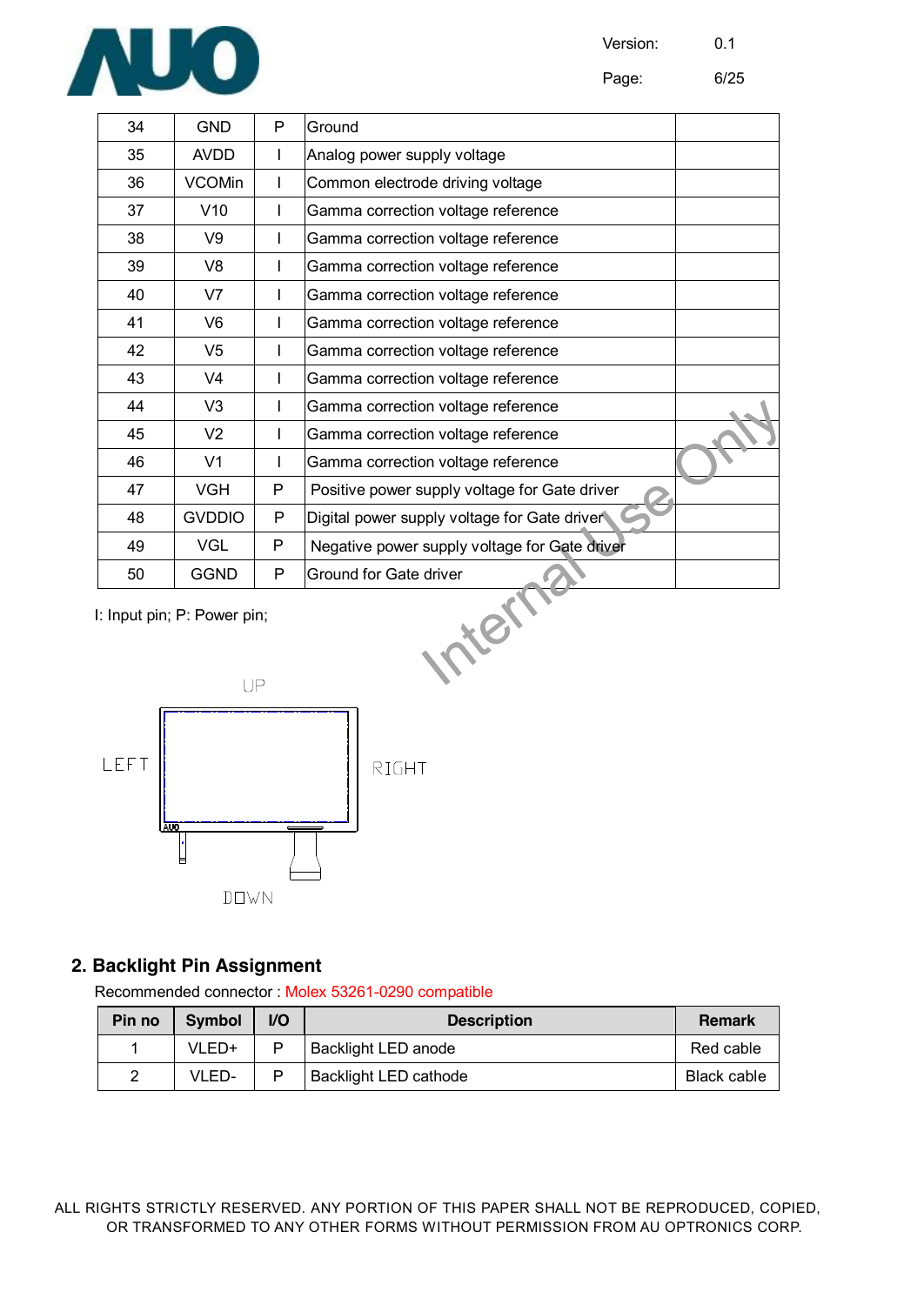

Page: 7/25

#### **3. Absolute Maximum Ratings**

| Item                                                                                            | <b>Symbol</b>  | <b>Condition</b> | Min.   | Max. | <b>Unit</b> | <b>Remark</b>                                                    |
|-------------------------------------------------------------------------------------------------|----------------|------------------|--------|------|-------------|------------------------------------------------------------------|
|                                                                                                 | <b>VDDIO</b>   | $GND=0$          | $-0.5$ | 5.0  | V           | Digital power supply voltage                                     |
|                                                                                                 | <b>AVDD</b>    | $GND=0$          | $-0.5$ | 15   | V           | Aanlog power supply voltage                                      |
| Power voltage                                                                                   | <b>GVDDIO</b>  | GGND=0           | $-0.5$ | 6.0  | $\vee$      | Digital power supply voltage<br>for Gate driver                  |
|                                                                                                 | <b>VGH</b>     | GGND=0           | $-0.3$ | 40   | $\vee$      | Positive power supply voltage<br>for Gate driver                 |
|                                                                                                 | <b>VGL</b>     | GGND=0           | $-20$  | 0.3  | $\vee$      | <b>Negative Positive power</b><br>supply voltage for Gate driver |
|                                                                                                 | <b>VGH-VGL</b> | GGND=0           | $-0.3$ | 40   | $\vee$      |                                                                  |
| Input signal voltage                                                                            | Data           | $GND=0$          | $-0.3$ | 3.6  | V           | <b>Digital Signals</b>                                           |
| Note 1: Functional operation should be restricted under ambient temperature (25 $\degree$ C).   |                |                  |        |      |             |                                                                  |
| Note2: Maximum ratings are those values beyond which damages to the device may occur. Functiona |                |                  |        |      |             |                                                                  |
| operation should be restricted to the limits in the Electrical Characteristics chapter.         |                |                  |        |      |             |                                                                  |
|                                                                                                 |                |                  |        |      |             |                                                                  |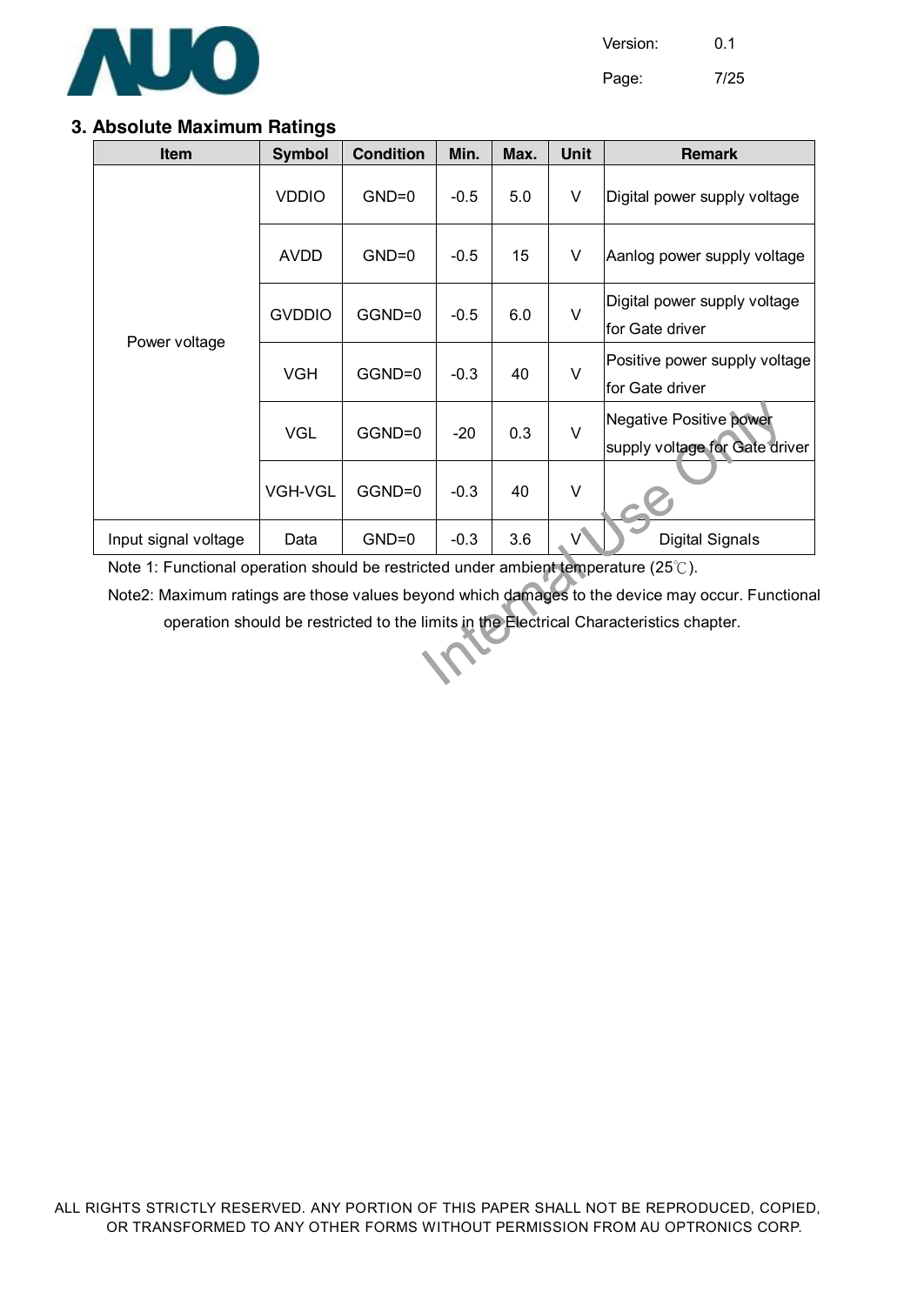

Page: 8/25

#### **4. Electrical DC Characteristics**

#### **a. Typical Operation Condition (GND = GGND = 0V)**

| <b>Item</b>                                    |         | <b>Symbol</b> | Min.       | Typ.             | Max.         | <b>Unit</b>               | <b>Remark</b>                                             |
|------------------------------------------------|---------|---------------|------------|------------------|--------------|---------------------------|-----------------------------------------------------------|
|                                                |         | <b>VDDIO</b>  | 3.0        | 3.3              | 3.6          | V                         | Digital power supply voltage                              |
|                                                |         | <b>AVDD</b>   | 10.5       | 11               | 11.5         | V                         | Aanlog power supply voltage                               |
| Power Voltage                                  |         | <b>GVDDIO</b> | 3.0        | 3.3              | 3.6          | $\vee$                    | Digital power supply voltage<br>for Gate driver           |
|                                                |         | <b>VGH</b>    | 17.5       | 18               | 18.5         | $\vee$                    | Positive power supply voltage<br>for Gate driver          |
|                                                |         | <b>VGL</b>    | $-8.5$     | $-8.0$           | $-7.5$       | $\vee$                    | Negative Positive power<br>supply voltage for Gate driver |
| Input                                          | H Level | <b>VIH</b>    | 0.7xVDDIO  | --               | <b>VDDIO</b> | V                         |                                                           |
| Signal Voltage                                 | L Level | VIL           | <b>GND</b> | --               | 0.3xVDDIO    | V                         |                                                           |
| Gamma reference                                |         | $V1 \sim V5$  | AVDD/2     | --               | AVDD-1       | $\overline{\mathsf{v}}^*$ |                                                           |
| voltage                                        |         | $V6 \sim V10$ | 1          |                  | AVDD/2       | $\vee$                    | Note1                                                     |
| <b>VCOMin</b>                                  |         | <b>VCDC</b>   | 3.3        | 3.5 <sup>2</sup> | 3.7          | $\vee$                    | Note 2                                                    |
| e 1: Recommended voltage setting for Gamma 2.2 |         |               |            |                  |              |                           |                                                           |

Note 1: Recommended voltage setting for Gamma 2.2

| Gamma 2.2  |                |      |  |  |  |
|------------|----------------|------|--|--|--|
|            | <b>AVDD</b>    | 11   |  |  |  |
| 00H        | V1             | 10   |  |  |  |
| 10H        | V <sub>2</sub> | 8.45 |  |  |  |
| <b>20H</b> | V3             | 7.95 |  |  |  |
| 30H        | V4             | 7.53 |  |  |  |
| 3FH        | V <sub>5</sub> | 6.7  |  |  |  |
| 3FH        | V <sub>6</sub> | 4.3  |  |  |  |
| 30H        | V7             | 3.47 |  |  |  |
| 20H        | V8             | 3.05 |  |  |  |
| 10H        | V9             | 2.55 |  |  |  |
| 00H        | V10            |      |  |  |  |

Note2: Based on recommended Gamma 2.2 voltage.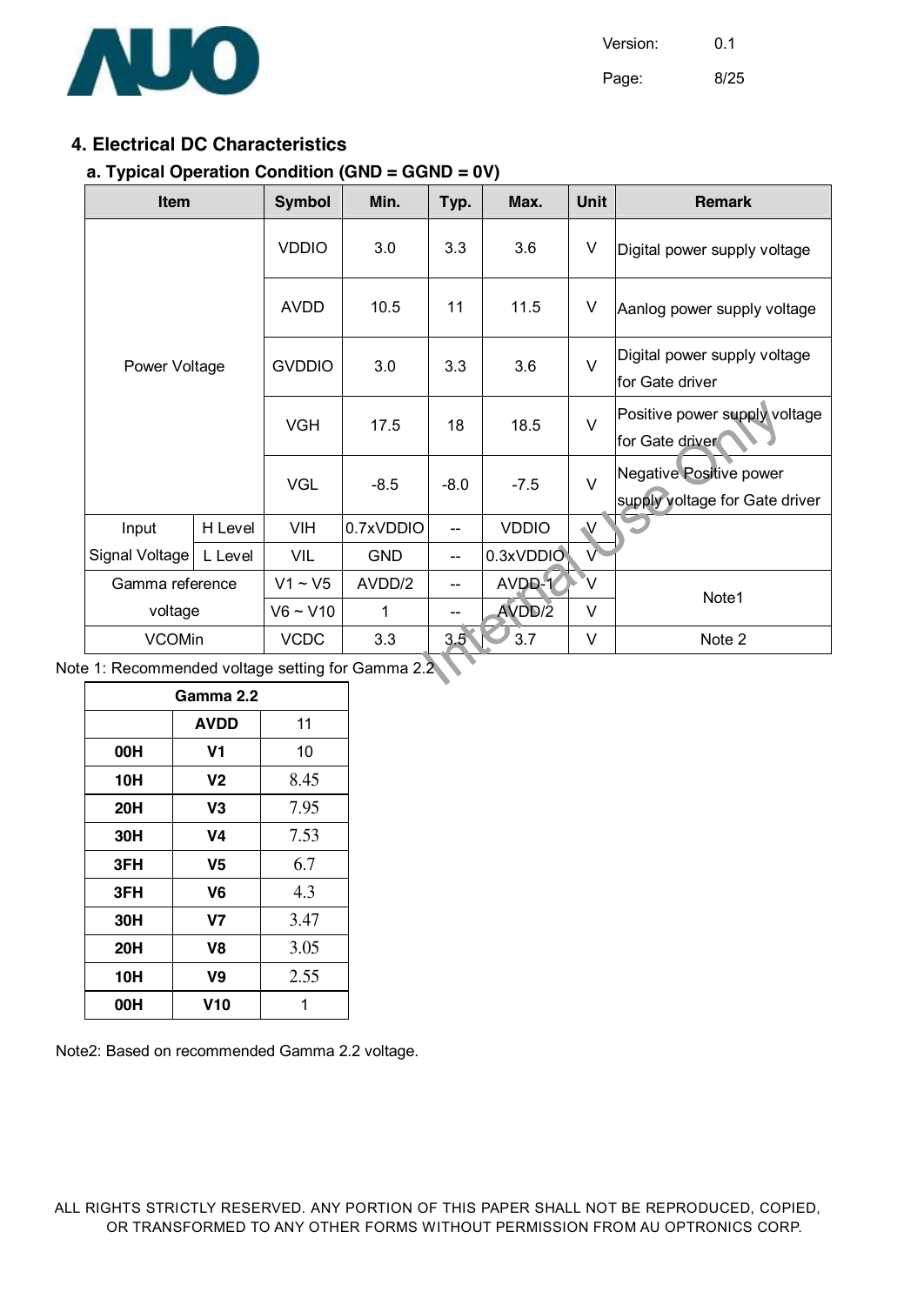

Page: 9/25

#### **b. Current Consumption (GND = GGND = 0V)**

| <b>Parameter</b>         | <b>Symbol</b>  | <b>Condition</b> | Min.   | Typ.    | Max.            | <b>Unit</b> | <b>Remark</b> |
|--------------------------|----------------|------------------|--------|---------|-----------------|-------------|---------------|
| Input current for VDDIO  | <b>IVDDIO</b>  | $VDDIO = 3.3V$   |        | 15      | 20              | mA          | Note 1, 2     |
| Input current for AVDD   | <b>IAVDD</b>   | $AVDD = 11V$     |        | 10      | 20              | mA          | Note 1, 2     |
| Input current for GVDDIO | <b>IGVDDIO</b> | $GVDDIO = 3.3V$  |        | 0.08    | 0.15            | mA          | Note 1, 2     |
| Input current for VGH    | VGH            | $VGH = 18V$      |        | 0.35    | 0.5             | mA          | Note 1, 2     |
| Input current for VGL    | VGL            | $VGL = -8V$      | $-0.5$ | $-0.35$ | $\qquad \qquad$ | mA          | Note 1, 2     |

Note 1:Test Condition is under typical Eletrical DC and AC characteristics.

#### Note 2: Test pattern is the following picture.





#### **c. Backlight Driving Conditions**

The backlight (LED module, Note 1) is suggested to drive by constant current with typical value.

| Parameter                | Symbol | Min.                     | Typ.  | Max.  | Unit | Remark    |
|--------------------------|--------|--------------------------|-------|-------|------|-----------|
| <b>LED Current</b>       |        | $\overline{\phantom{a}}$ | 180   | 225   | mA   | Note 1    |
| <b>Power Consumption</b> |        | 8.4                      | 9.9   | 10.8  |      |           |
| LED Life Time            |        | 10,000                   | $- -$ | $- -$ | Hr   | Note 2, 3 |

Note 1: LED backlight is nine parallel strings and three LEDs for each string is as below figure. Suggest to drive by 180mA for LED lightbar.



- Note 2: Define "LED Lifetime": brightness is decreased to 50% of the initial value. LED Lifetime is restricted under normal condition, ambient temperature =  $25^{\circ}$  and LED lightbar current = 180mA.
- Note 3: If it uses larger LED lightbar voltage/ current more than 180mA, it maybe decreases the LED lifetime.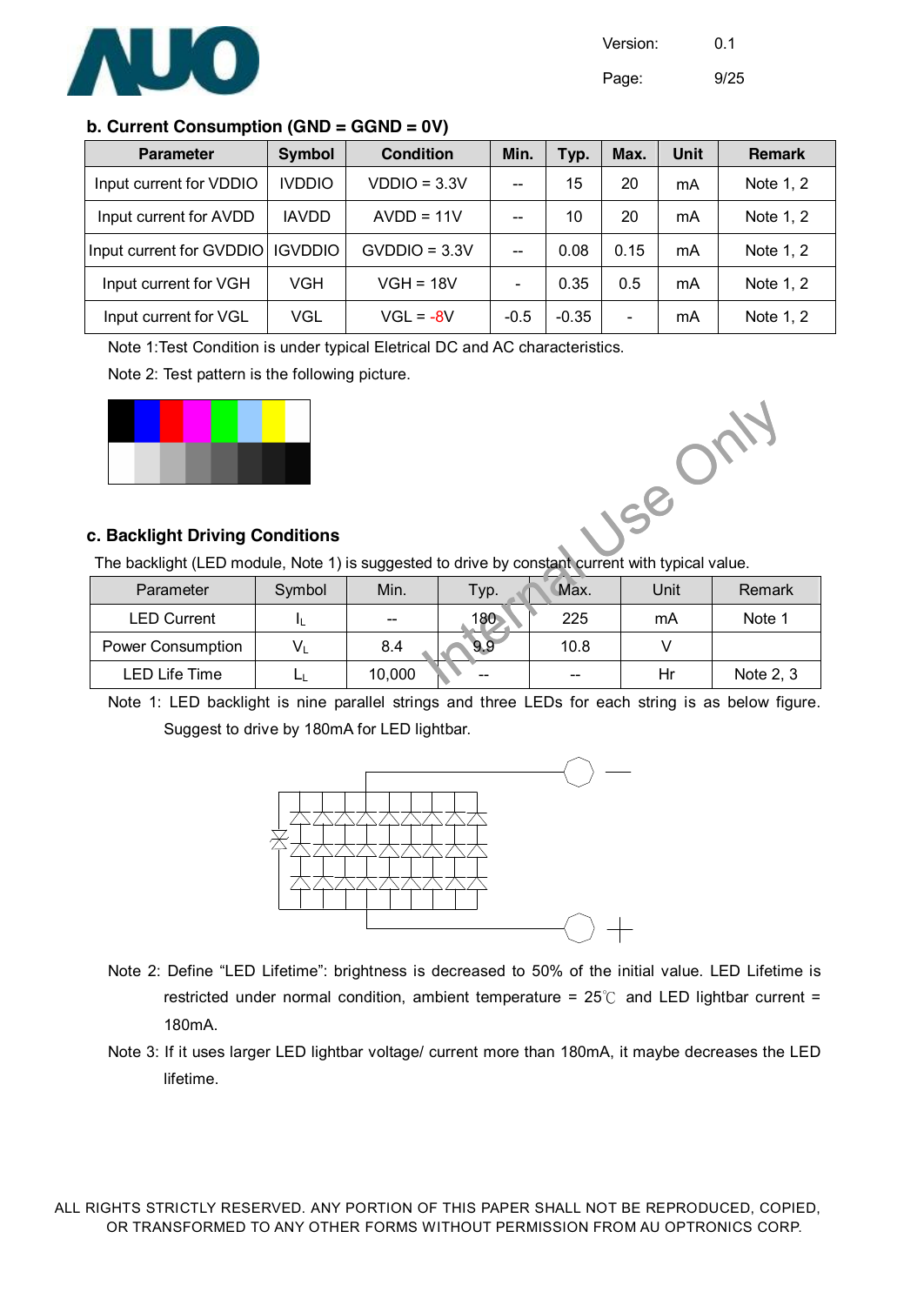

Page: 10/25

#### **4. Electrical AC Characteristics**

#### **a. Signal AC Characteristics**

| <b>Parameter</b>        | Symbol         | Min.           | Typ. | Max. | Unit | Remark                                |
|-------------------------|----------------|----------------|------|------|------|---------------------------------------|
| DCLK duty cycle         |                | 40             | 50   | 60   | %    | $t_{\text{cw}}/t_{\text{DCLK}}$ x100% |
| VSYNC setup time        | $t_{\rm vst}$  | 0              |      |      | ns   |                                       |
| <b>IVSYNC hold time</b> | $t_{\rm vhd}$  | $\overline{2}$ |      |      | ns   |                                       |
| HSYNC setup time        | $t_{\sf{hst}}$ | 5              |      |      | ns   |                                       |
| <b>HSYNC</b> hold time  | $t_{hhd}$      | 10             |      |      | ns   |                                       |
| Data Enable setup time  | $t_{dst}$      | 4              |      |      | ns   |                                       |
| Data Enable hold time   | $T_{dhd}$      | $\overline{2}$ |      |      | ns   |                                       |
| Data setup time         | $t_{\sf dest}$ | 5              |      |      | ns   |                                       |
| Data hold time          | $t_{dhd}$      | 10             |      |      | ns   |                                       |



t<sub>H</sub>: HSYNC period t<sub>DCLK</sub>: DCLK period  $t_{cw}$ : the width of DCLK high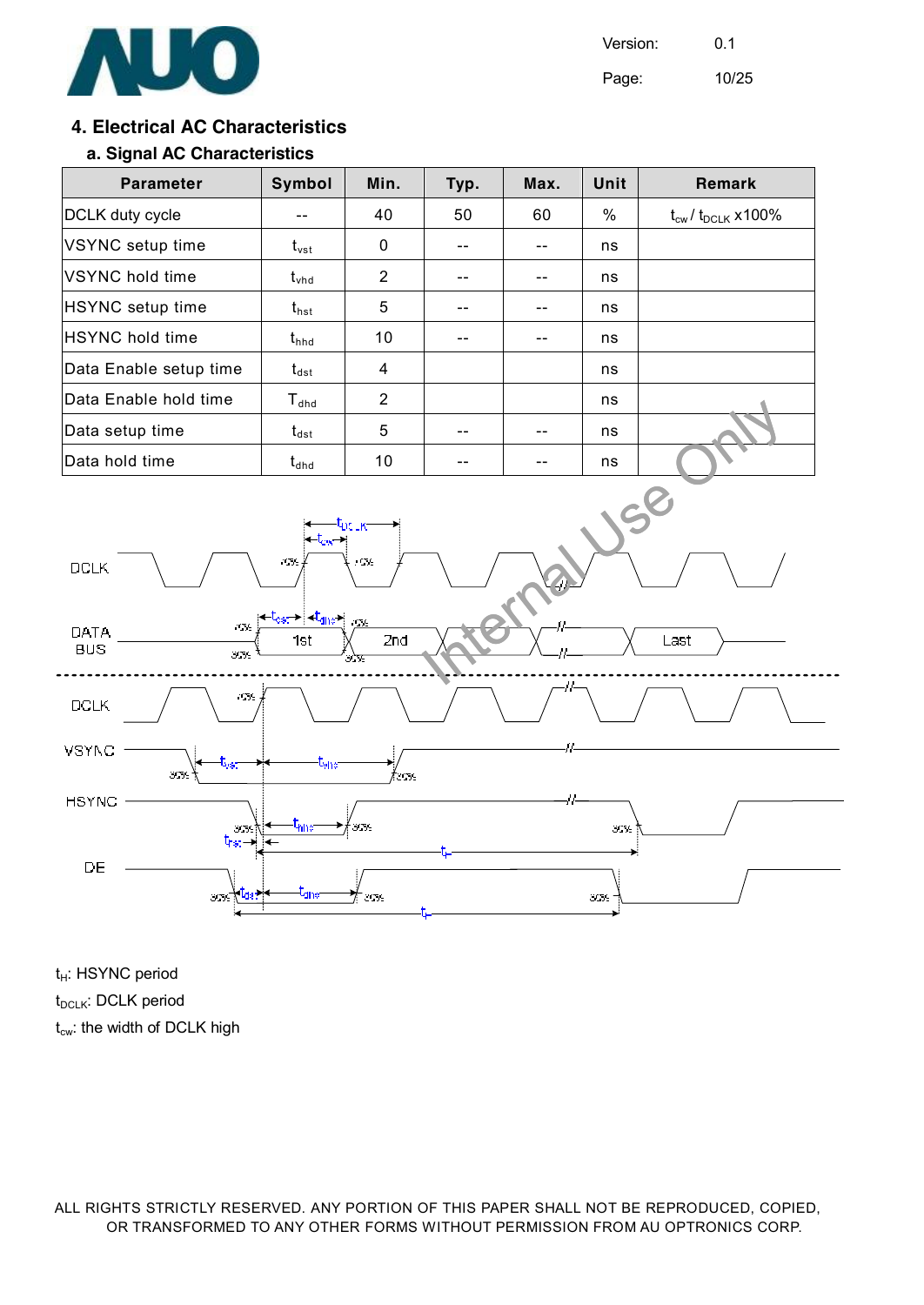

Version: 0.1 Page: 11/25

#### **b. Input Timing**



**Horizontal input timing. (DE mode)** 

#### Horizontal Input Timing

| <b>Parameter</b>                         | Symbol       | Min.                | Typ. | Max.                | Unit        | <b>Remark</b> |
|------------------------------------------|--------------|---------------------|------|---------------------|-------------|---------------|
| <b>DCLK</b> frequency                    | <b>FDCLK</b> | 25                  | 33   | 40                  | MHz         |               |
| <b>DCLK</b> period                       | <b>TDCLK</b> | 25                  | 30.3 | 40                  | ns          |               |
| Hsync Period (=THD+THBL)                 | TН           | 889                 | 1056 | 1183                | <b>DCLK</b> |               |
| Active Area                              | THD          |                     | 800  |                     | <b>DCLK</b> |               |
| Horizontal Blanking                      | <b>THBL</b>  | 89                  | 256  | 383                 | <b>DCLK</b> |               |
| <b>Hsync Front Porch</b>                 | THF          | 1                   | 40   |                     | <b>DCLK</b> |               |
| Delay from Hsync to 1 <sup>st</sup> data | THE.         | 88                  | 216  | 343                 | <b>DCLK</b> |               |
| Hsync Pulse Width                        | <b>THW</b>   | 1                   | 128  | 136                 | <b>DCLK</b> |               |
| Hsync Back Porch                         | THB          | $T_{HE}$ - $T_{HW}$ | 88   | $T_{HE}$ - $T_{HW}$ | <b>DCLK</b> |               |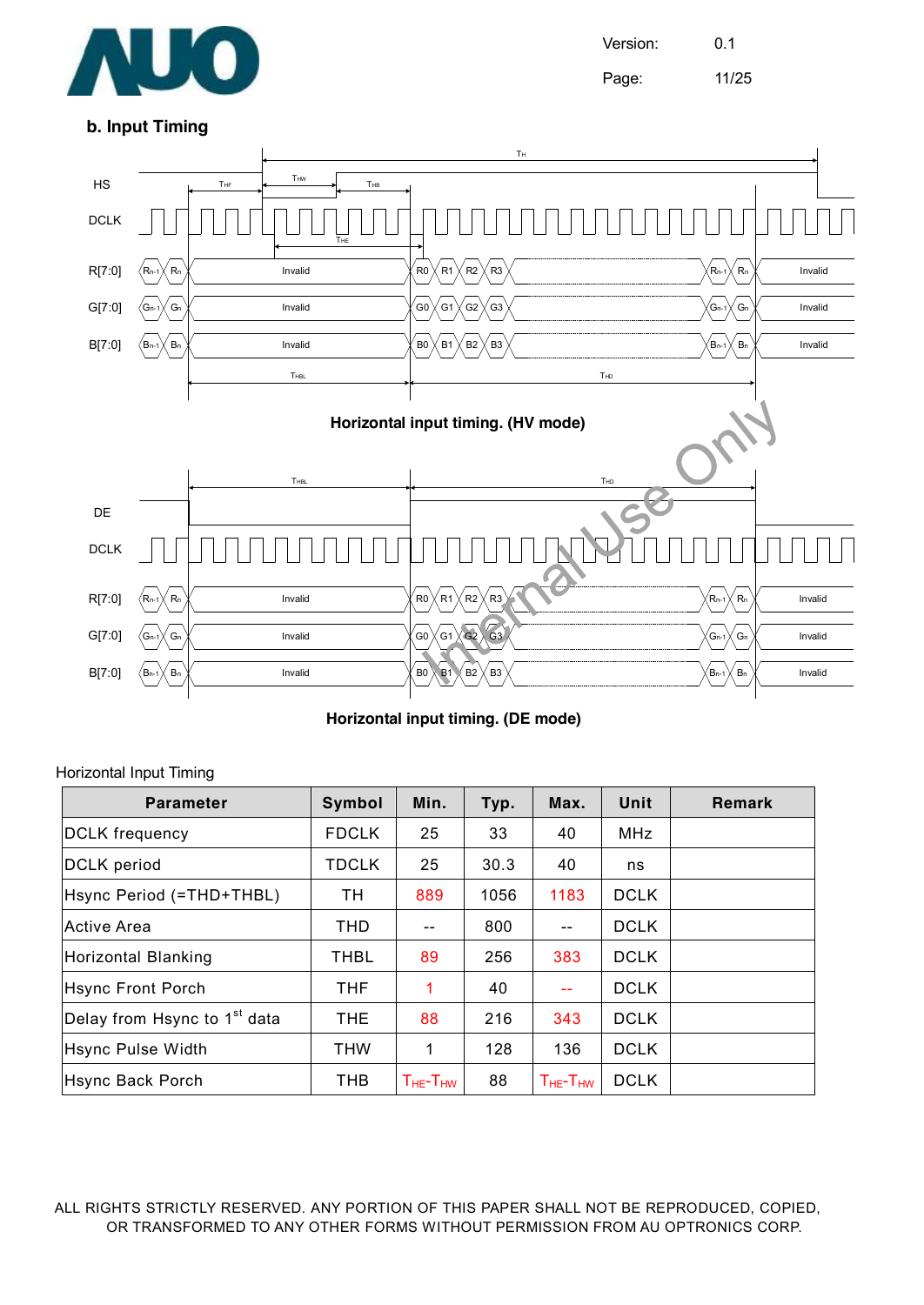

Page: 12/25



**Vertical timing. (HV mode)** 



**Vertical timing. (DE mode)** 

| Vertical Input Timing |  |  |
|-----------------------|--|--|
|-----------------------|--|--|

| <b>Parameter</b>             | Symbol      | <b>Min</b> | Typ. | Max. | Unit        | Remark |
|------------------------------|-------------|------------|------|------|-------------|--------|
| Vsync Period (=TVD+TVBL)     | TV          | 497        | 505  | 512  | Th          |        |
| Active lines                 | <b>TVD</b>  |            | 480  |      | Th          |        |
| Vertical blanking (=TVF+TVE) | <b>TVBL</b> | 17         | 25   | 32   | Th          |        |
| Vsync Front Porch            | <b>TVF</b>  | $- -$      |      | $-$  | Th          |        |
| <b>GD Start Pulse Delay</b>  | <b>TVE</b>  | 16         | 24   | 31   | <b>HS</b>   |        |
| Vsync Pulse Width            | <b>TVW</b>  | 1          | 3    | 16   | Th          |        |
| Hsync/Vsync Phase Shift      | <b>TVPD</b> | 2          | 320  |      | <b>DCLK</b> |        |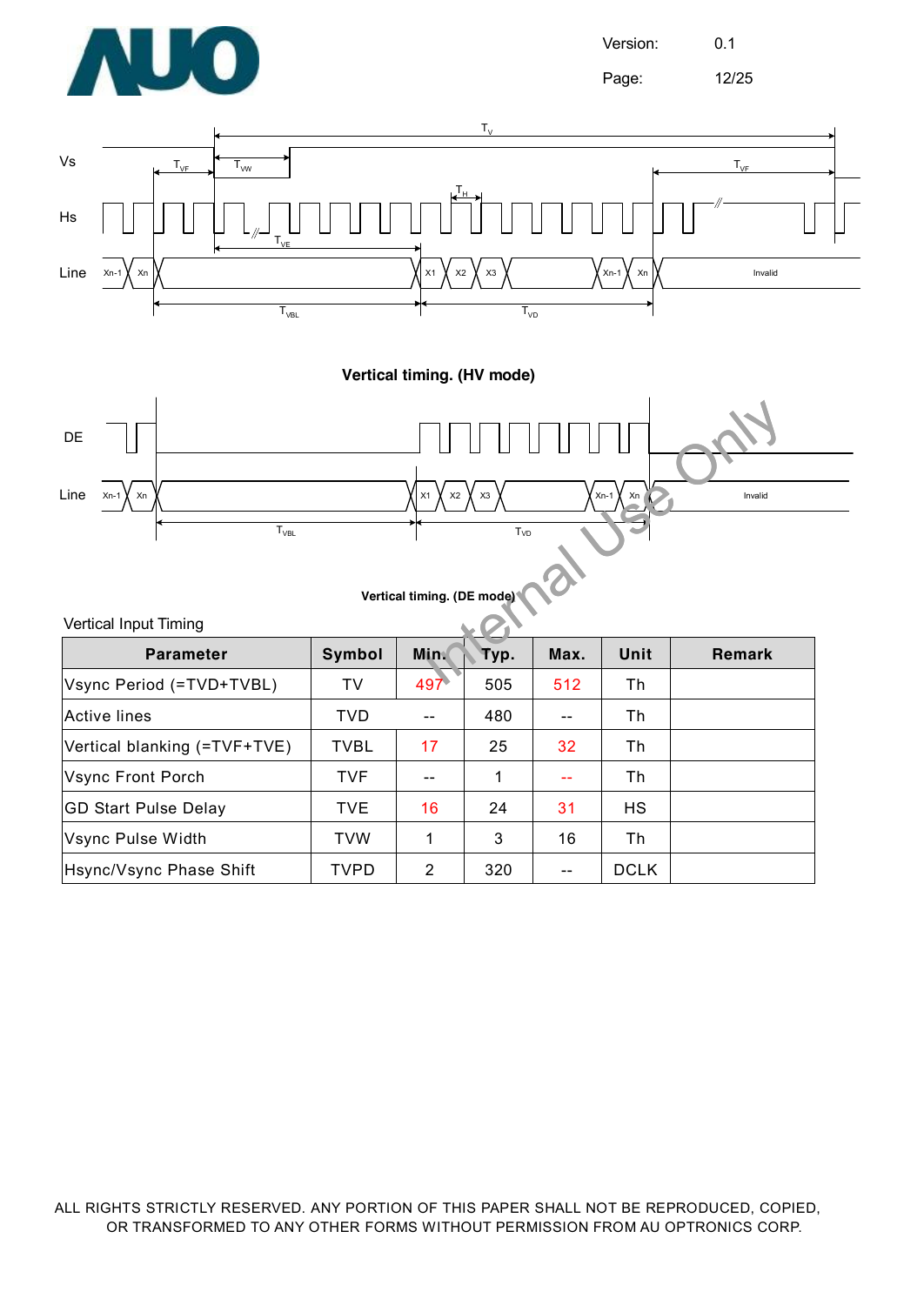

Version: 0.1 Page: 13/25

#### **6. Power On/Off Characteristics**

Panel power and LED on/off sequence is as follows. Interface signals are also shown in the chart. Signals from any system shall be Hi-Z state or low level when VDDIO is off.

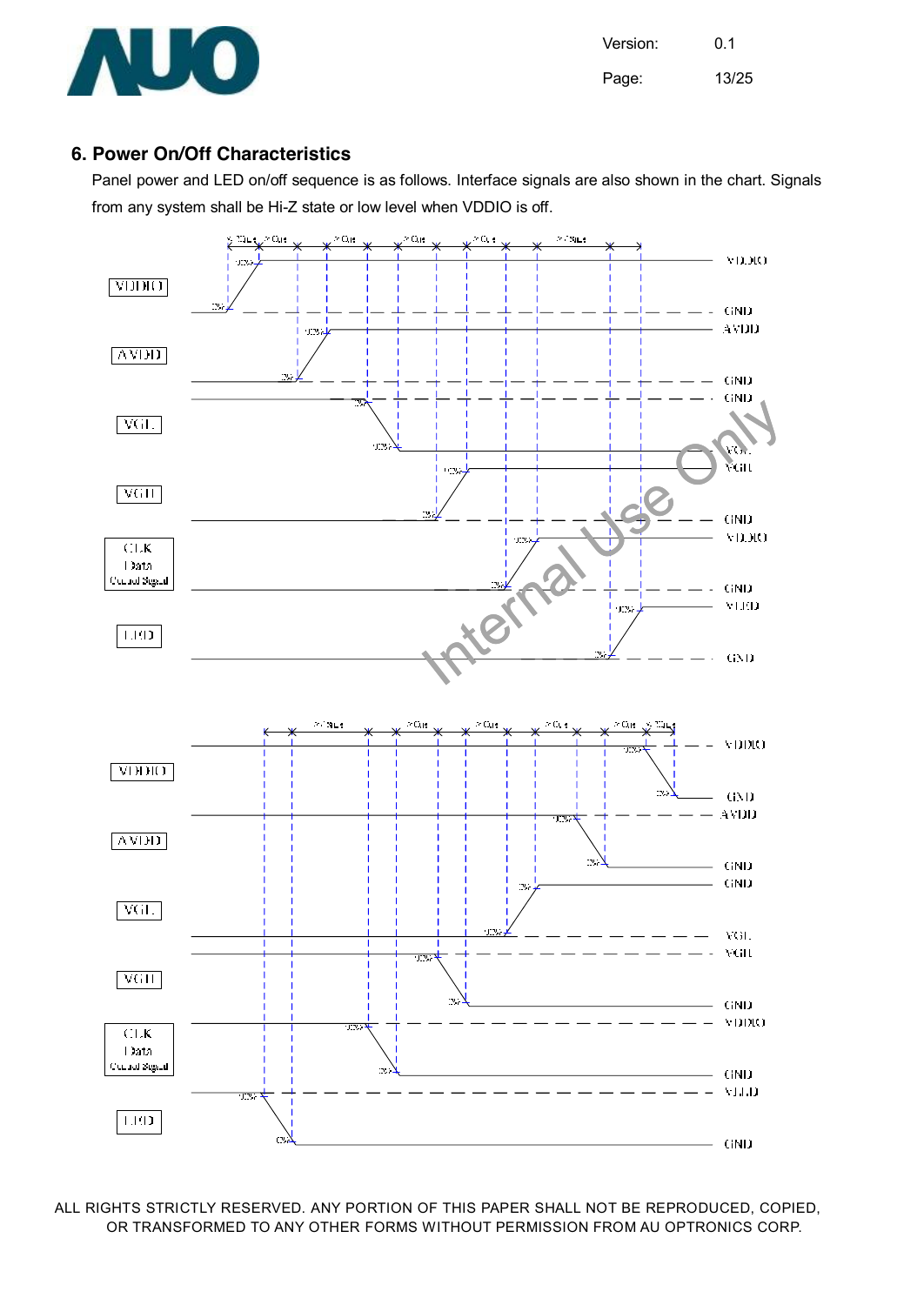

Version: 0.1 Page: 14/25



Internal Use Only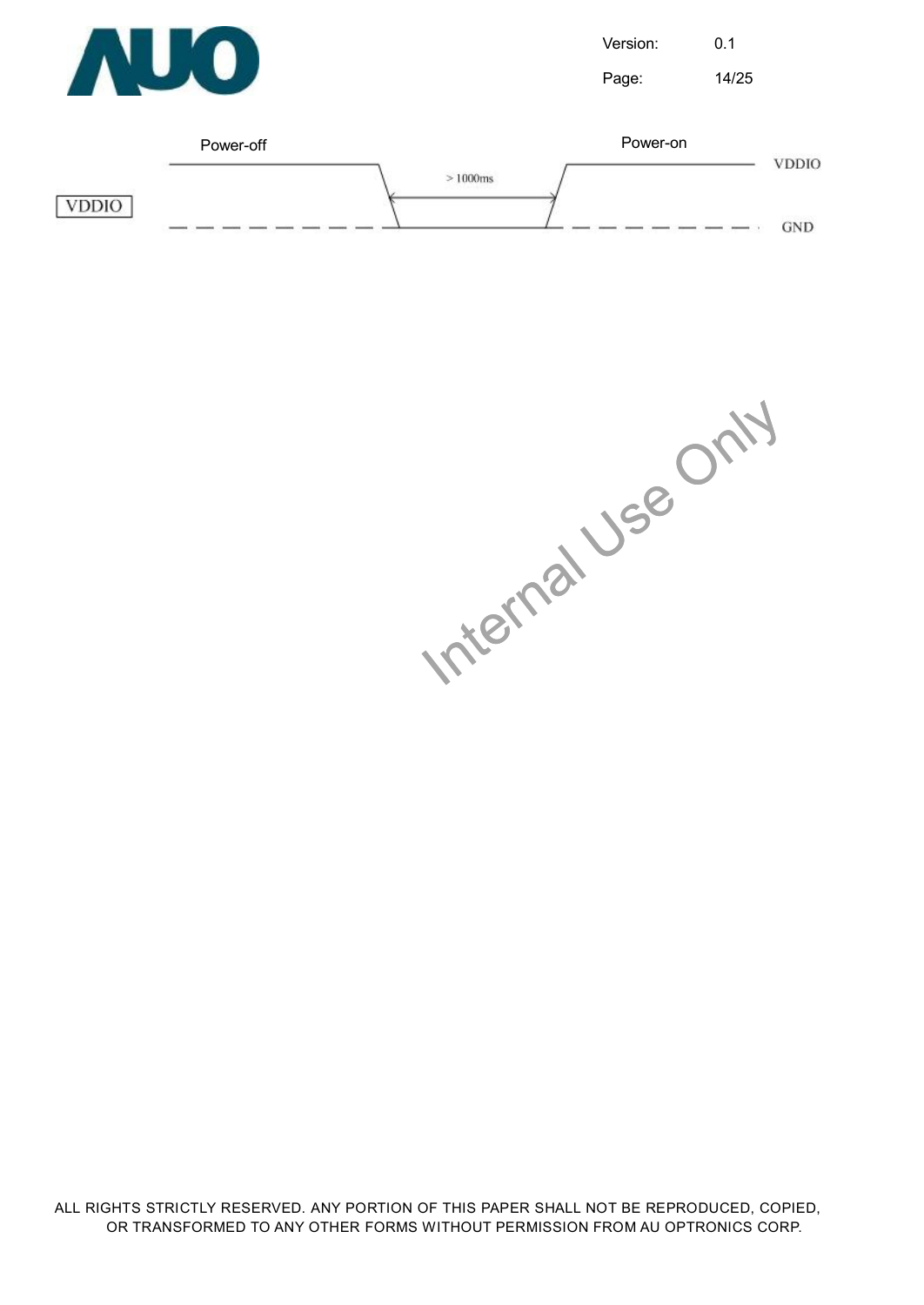

Page: 15/25

#### **D. Optical Specification**

All optical specification is measured under typical condition (Note 1, 2)

| Item                 |                |              | <b>Condition</b>              | Min.       | Typ.       | Max.       | Unit              | <b>Remark</b> |
|----------------------|----------------|--------------|-------------------------------|------------|------------|------------|-------------------|---------------|
| Response Time        |                |              |                               |            |            |            |                   |               |
| <b>Rise</b>          |                | <b>Tr</b>    | $\theta = 0^\circ$            | --         | 12         | 20         | ms                | Note 3        |
| Fall                 |                | <b>Tf</b>    |                               | --         | 18         | 30         | ms                |               |
|                      | Contrast ratio |              | At optimized<br>viewing angle | 350        | 500        |            |                   | Note 4        |
|                      | Top            |              |                               | 35         | 45         |            |                   |               |
| <b>Viewing Angle</b> | <b>Bottom</b>  |              | $CR \ge 10$                   | 55         | 65         |            | deg.              | Note 5        |
|                      | Left           |              |                               | 55         | 65         |            |                   |               |
|                      | Right          |              |                               | 55         | 65         |            |                   |               |
| <b>Brightness</b>    |                | $Y_L$        | $\theta = 0^\circ$            | 300        | 375        |            | cd/m <sup>2</sup> | Note 6        |
|                      | White          | X            | $\theta = 0^\circ$            | <b>TBD</b> | <b>TBD</b> | <b>TBD</b> |                   |               |
|                      |                | Y            | $\theta = 0^\circ$            | <b>TBD</b> | <b>TBD</b> | TBD        |                   |               |
|                      | Red            | X            | $\theta = 0^\circ$            | <b>TBD</b> | <b>TBD</b> | <b>TBD</b> |                   |               |
| Chromaticity         |                | Υ            | $\theta = 0^\circ$            | <b>TBD</b> | TBD        | <b>TBD</b> |                   |               |
|                      | Green          | X            | $\theta = 0^\circ$            | <b>TBD</b> | <b>TBD</b> | <b>TBD</b> |                   |               |
|                      |                | Y            | $\theta = 0^\circ$            | <b>TBD</b> | <b>TBD</b> | <b>TBD</b> |                   |               |
|                      |                | X            | $\theta = 0^\circ$            | <b>TBD</b> | <b>TBD</b> | <b>TBD</b> |                   |               |
|                      | <b>Blue</b>    | Υ            | $\theta = 0^\circ$            | <b>TBD</b> | <b>TBD</b> | <b>TBD</b> |                   |               |
| Uniformity           |                | $\Delta Y_L$ | $\%$                          | 70         | 75         |            | $\%$              | Note 7        |

<u>reverse the control distribution of the set of the set of the set of the set of the set of the dark</u><br>Note 1: Ambient temperature =25℃, and LED lightbar voltage VL = 12 V. To be measured in the dark room.

Note 2: To be measured on the center area of panel with a viewing cone of 1° by Topcon luminance meter BM-5A, after 15 minutes operation.

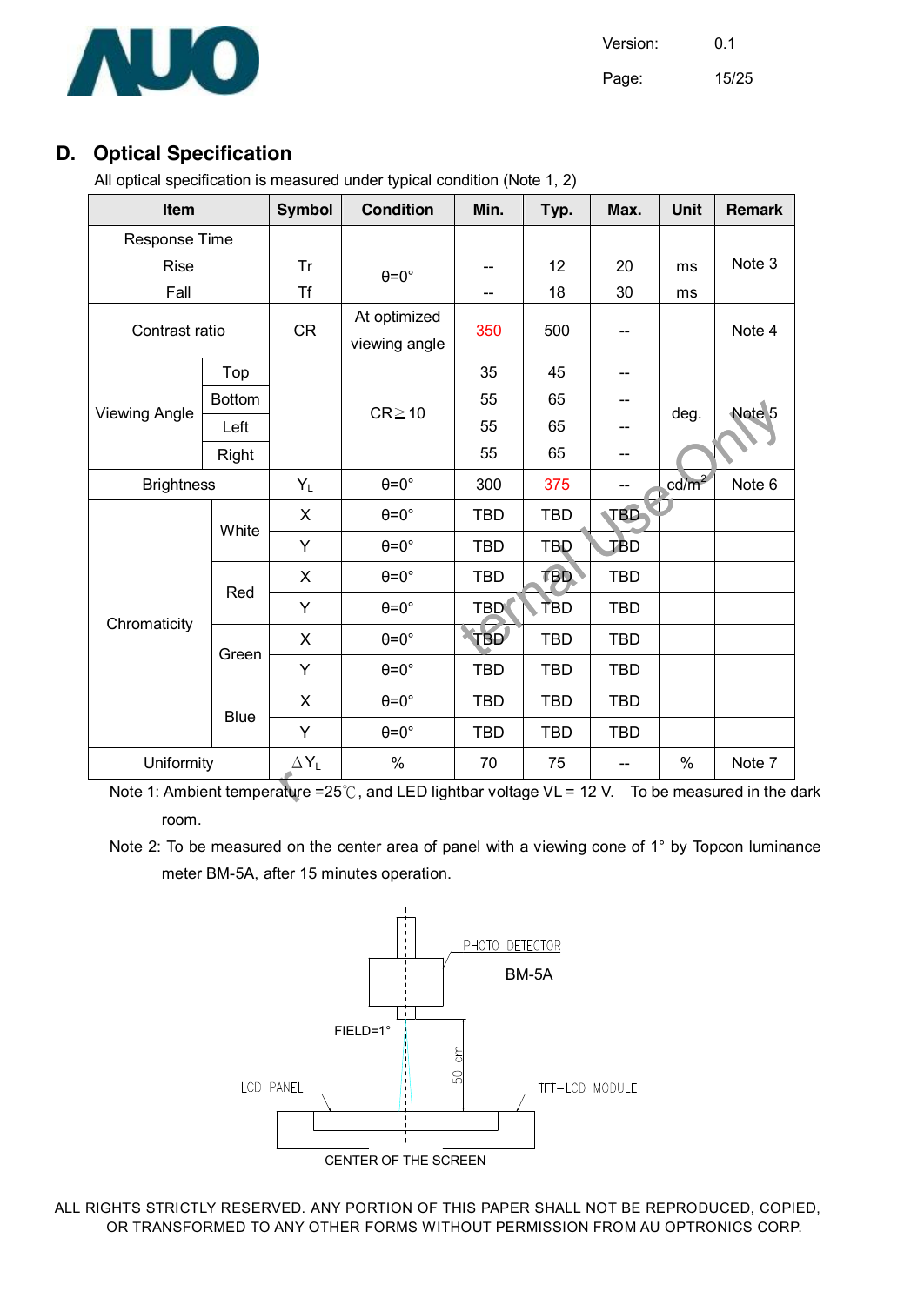

Version: 0.1 Page: 16/25

#### Note 3: Definition of response time:

The output signals of photo detector are measured when the input signals are changed from "black" to "white"(falling time) and from "white" to "black"(rising time), respectively.

The response time is defined as the time interval between the 10% and 90% of amplitudes. Refer to figure as below.



Note 5. Definition of viewing angle,  $\theta$ , Refer to figure as below.



Note 6. Measured at the center area of the panel when all the input terminals of LCD panel are electrically opened.

Note 7: Luminance Uniformity of these 9 points is defined as below: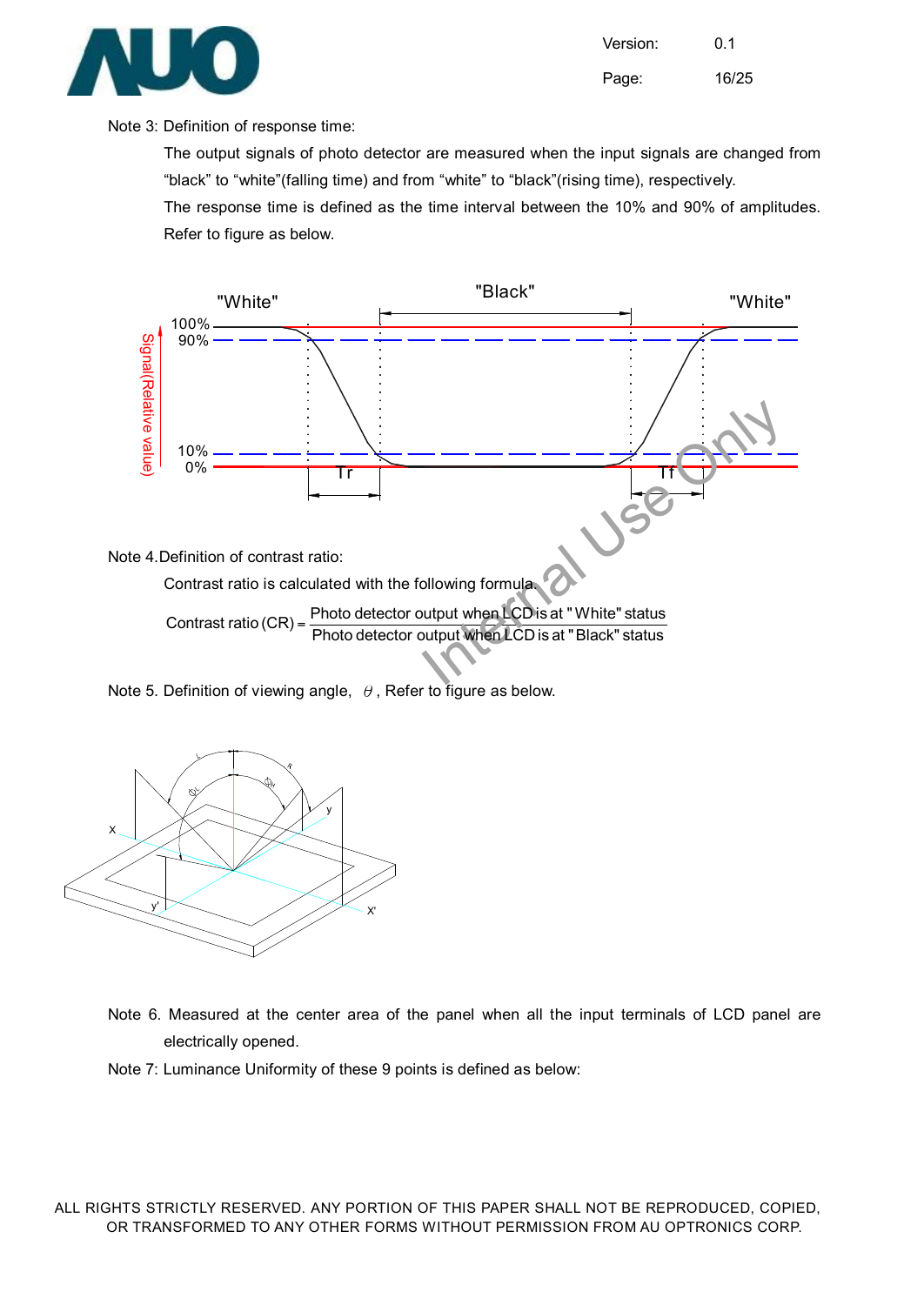

Page: 17/25

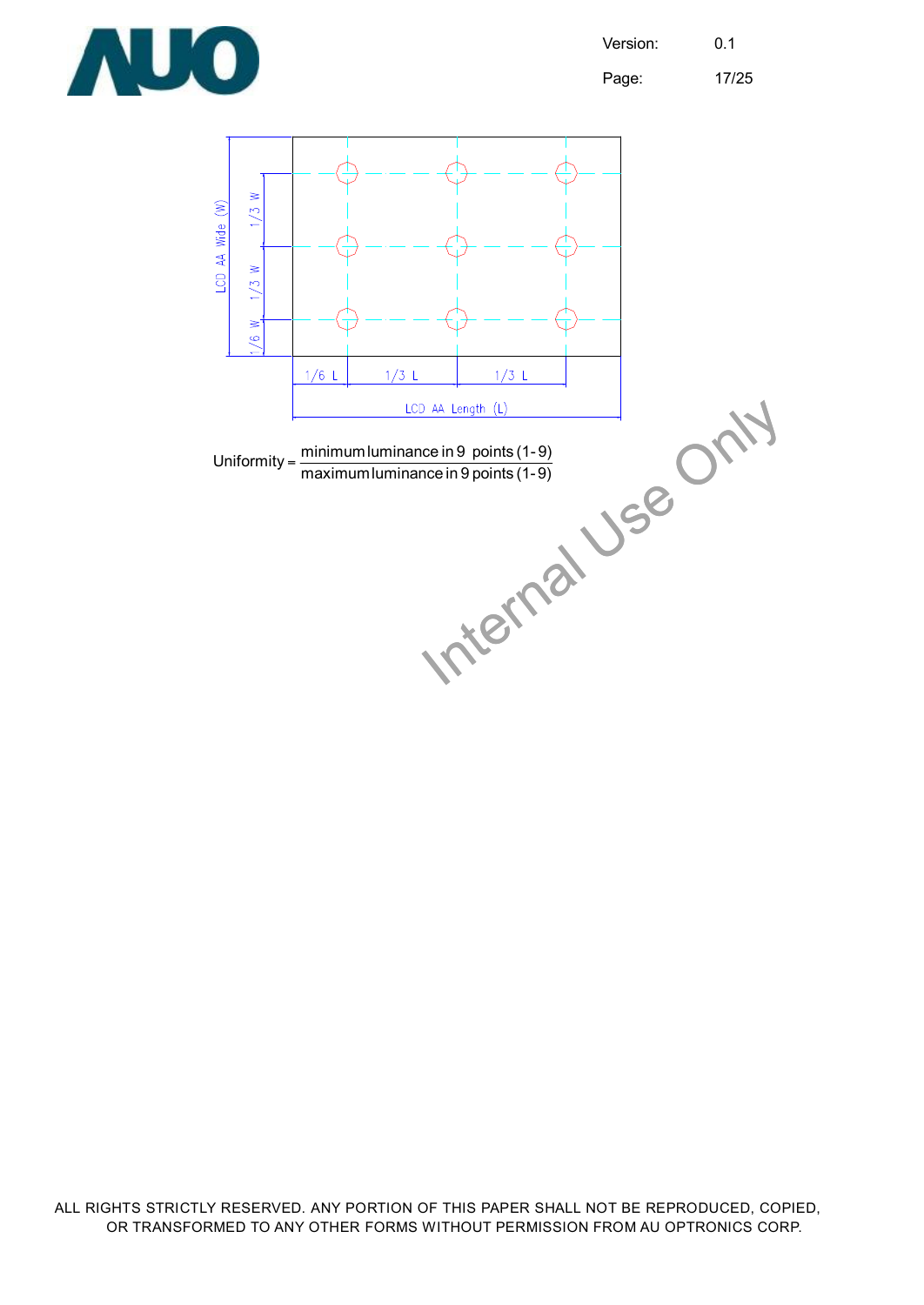

Page: 18/25

#### **E. Reliability Test Items**

| No. | <b>Test items</b>                  | <b>Conditions</b>                                                                                               |                                 | <b>Remark</b>                                       |
|-----|------------------------------------|-----------------------------------------------------------------------------------------------------------------|---------------------------------|-----------------------------------------------------|
| 1   | <b>High Temperature Storage</b>    | Ta= $80^{\circ}$ C                                                                                              | 240Hrs                          |                                                     |
| 2   | Low Temperature Storage            | Ta= $-30^{\circ}$ C                                                                                             | 240Hrs                          |                                                     |
| 3   | <b>High Ttemperature Operation</b> | Tp= $70^{\circ}$ C                                                                                              | 240Hrs                          |                                                     |
| 4   | Low Temperature Operation          | Ta= $-20^{\circ}$ C                                                                                             | 240Hrs                          |                                                     |
| 5   | High Temperature & High Humidity   | Tp= 50℃. 80% RH                                                                                                 | 240Hrs                          | Operation                                           |
| 6   | <b>Heat Shock</b>                  | $-20^{\circ}$ C $\sim$ 70 $^{\circ}$ C, 50 cycle,                                                               | 2Hrs/cycle                      | Non-operation                                       |
| 7   | Electrostatic Discharge            | Contact = $\pm$ 4 kV, class B<br>$Air = ± 8$ kV, class B                                                        |                                 | Note 5                                              |
| 8   | Image Sticking                     | 25°C, TBD                                                                                                       | Note 6                          |                                                     |
| 9   | Vibration                          | Frequency range<br><b>Stoke</b><br>: 1.5mm<br>Sweep<br>2 hours for each direction of X, Y, Z.<br>Total 6 hours. | : 10Hz~55Hz<br>: 10Hz~55Hz~10Hz | Non-operation<br>JIS C7021, A-10<br>condition A     |
| 10  | <b>Mechanical Shock</b>            | 100G. 6ms, ±X,±Y,±Z<br>3 times for each direction                                                               |                                 | Non-operation<br>JIS C7021,<br>$A-7$<br>condition C |
| 11  | Vibration (With Carton)            | Random vibration:<br>$0.015G^2$ /Hz from 5~200Hz<br>-6dB/Octave from 200~500Hz                                  |                                 | IEC 68-34                                           |
| 12  | Drop (With Carton)                 | Height: 60cm<br>1 corner, 3 edges, 6 surfaces                                                                   |                                 |                                                     |
| 13  | Pressure                           | 5kg, 5sec                                                                                                       |                                 | Note 7                                              |

Note 1: Ta: Ambient Temperature. Tp: Panel Surface Temperature

Note 2: In the standard conditions, there is not display function NG issue occurred. All the cosmetic specification is judged before the reliability stress.

- Note 3: All the cosmetic specification is judged before the reliability stress.
- Note 4: temperature and relative umidity range is shown in the figure below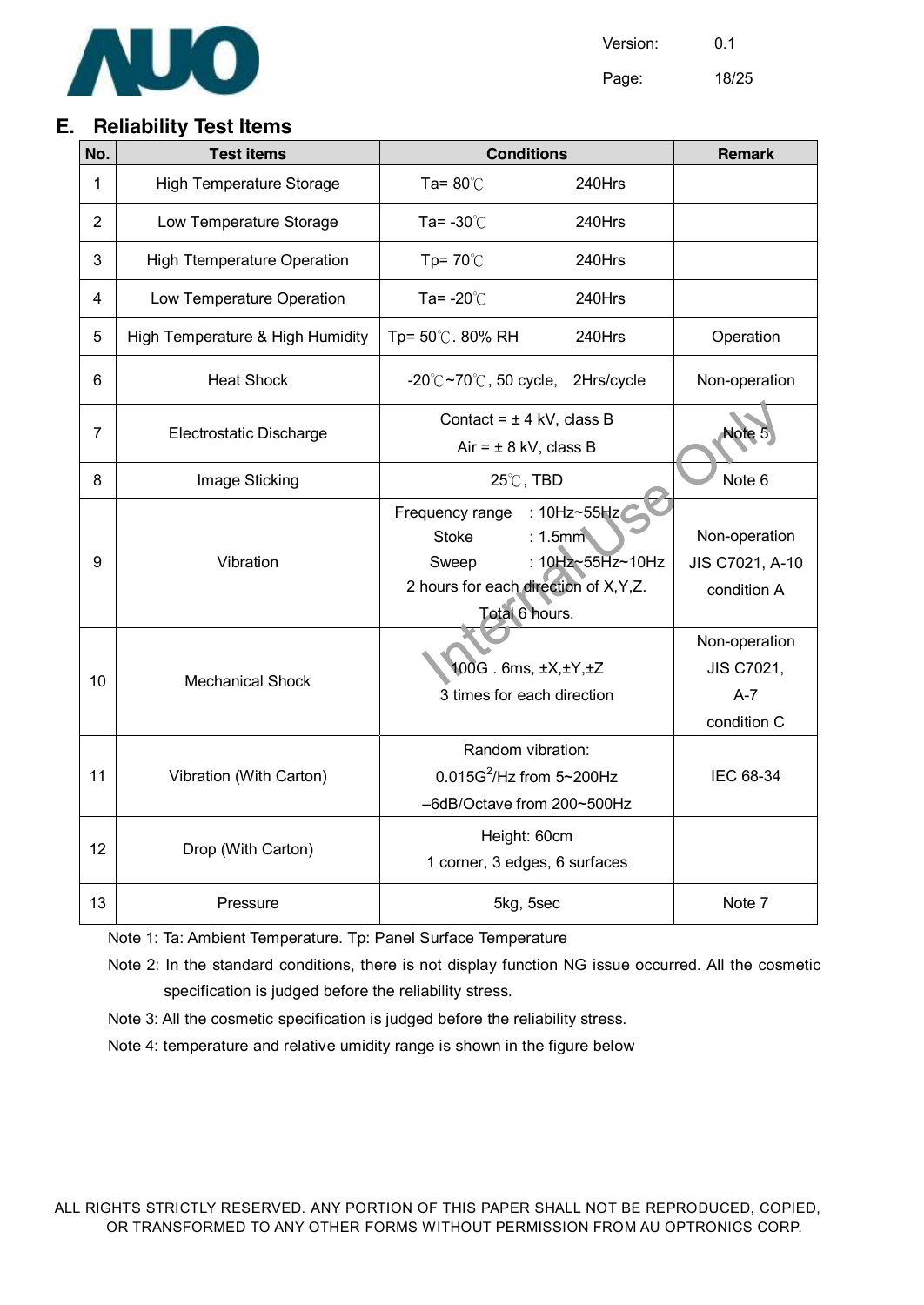

Page: 19/25



Note 6: Operate with chess board pattern as figure and lasting time and temperature as the conditions. Then judge with 50% gray level, the mura is not worse than AUO defined limited sample.





Note 7: The panel is tested as figure. The jig is  $\phi$  10 mm made by Cu with rubber and the loading

ALL RIGHTS STRICTLY RESERVED. ANY PORTION OF THIS PAPER SHALL NOT BE REPRODUCED, COPIED, OR TRANSFORMED TO ANY OTHER FORMS WITHOUT PERMISSION FROM AU OPTRONICS CORP. speed is 3mm/min on position A~E. After the condition, no glass crack will be found and panel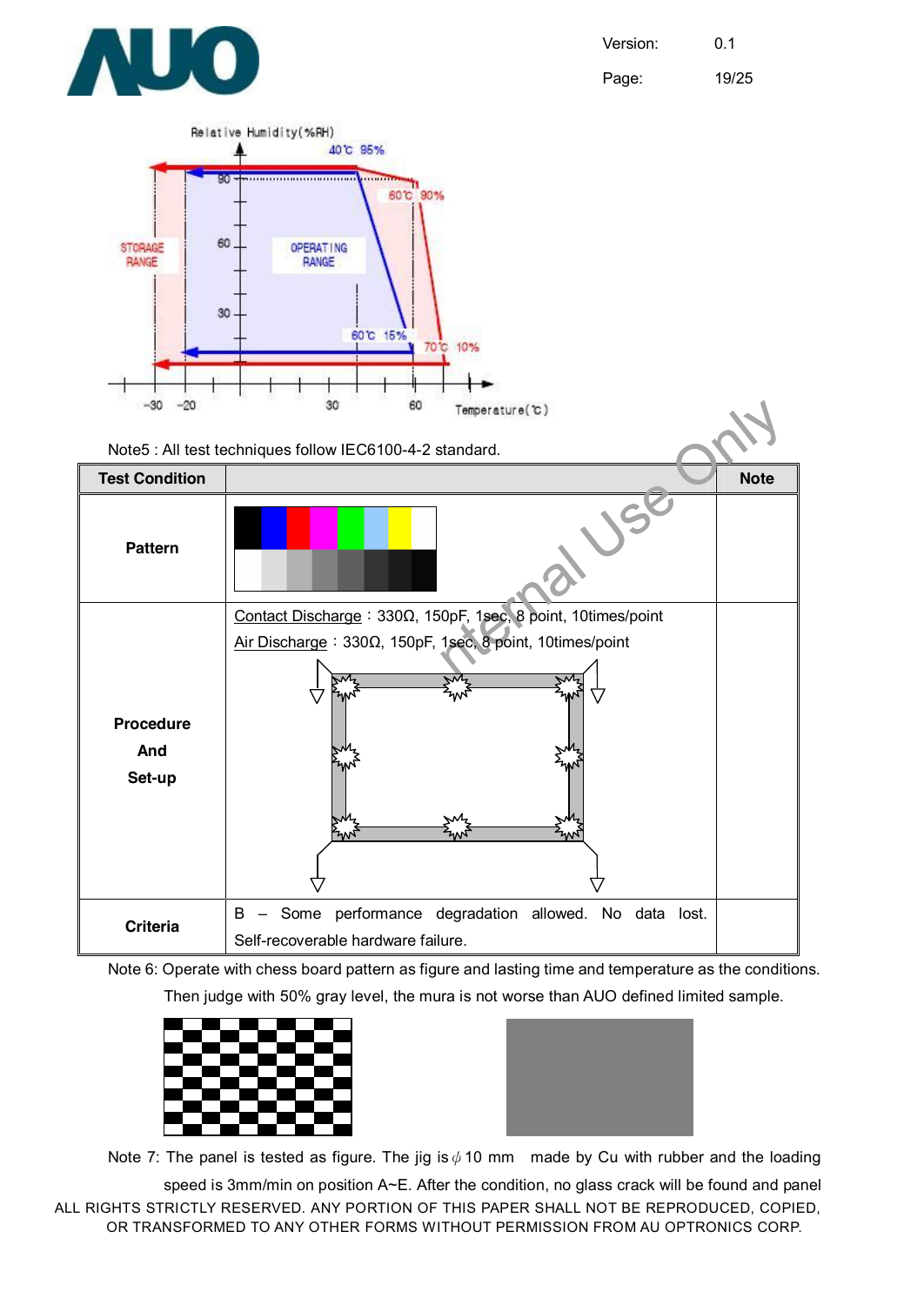

Page: 20/25

#### function check is OK.( no guarantee LC mura、LC bubble)

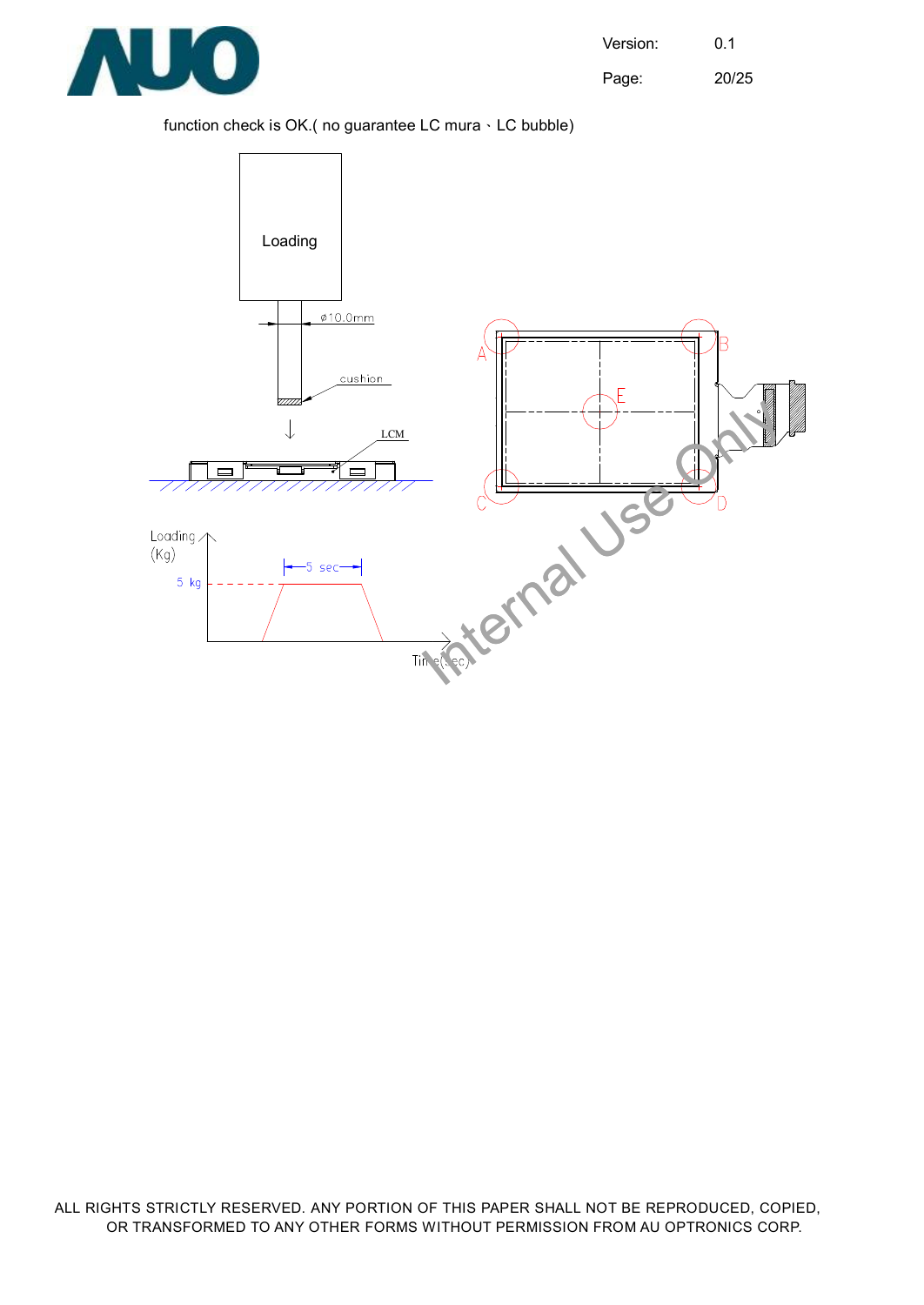

Page: 21/25

### **F. Packing and Marking**

**1. Packing Form** 

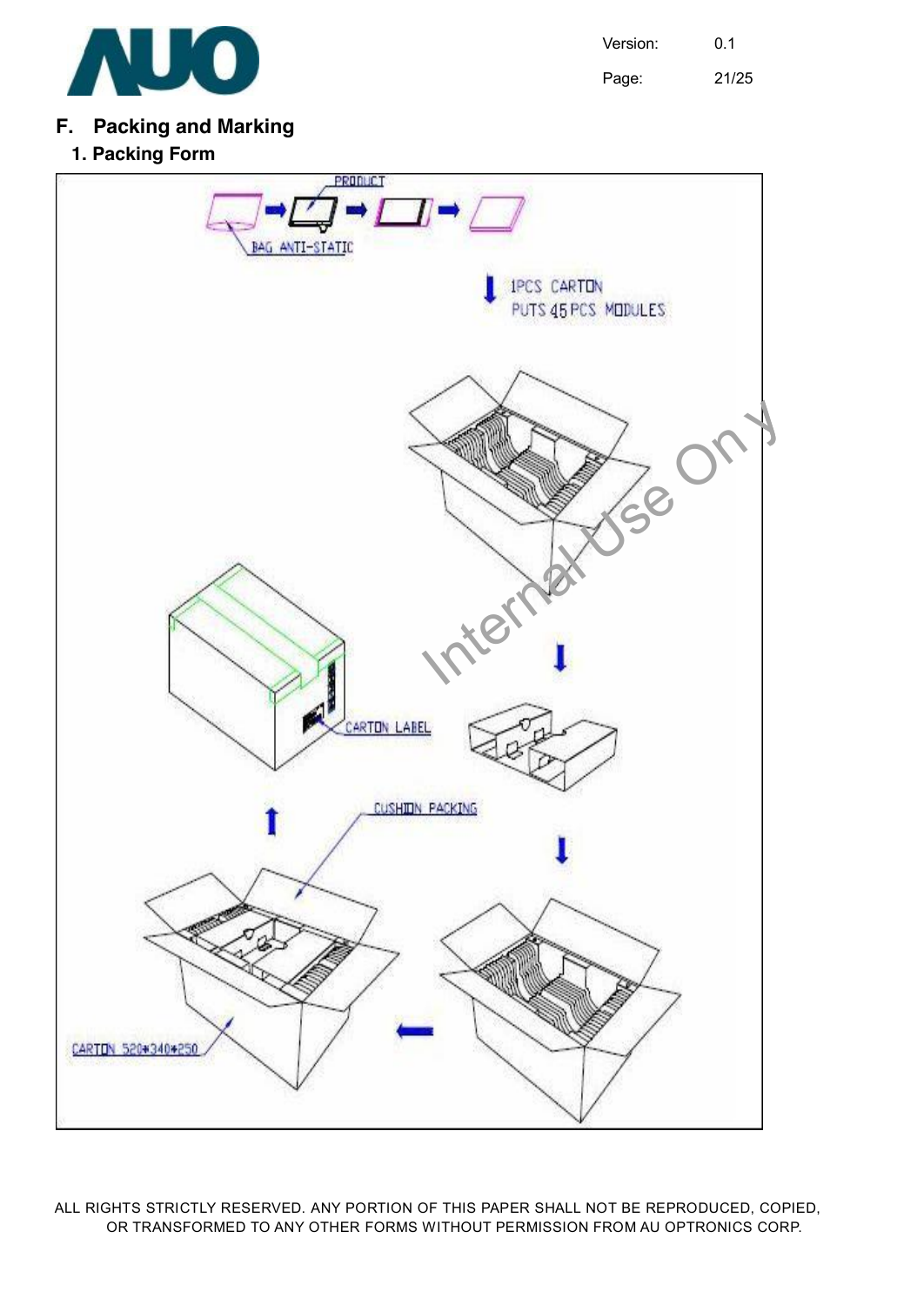

Version: 0.1 Page: 22/25

#### **2. Module/Panel Label Information**

The module/panel (collectively called as the "Product") will be attached with a label of Shipping Number which represents the identification of the Product at a specific location. Refer to the Product outline drawing for detailed location and size of the label. The label is composed of a 22-digit serial number with the following definition:

#### **ABCDEFGHIJKLMNOPQRSTUV**

For internal system usage and production serial numbers.

-AUO Module or Panel factory code, represents the final production factory to complete the Product Product version code, ranging from 0~9 or A~Z (for Version after 9)

-Week Code, the production week when the product is finished at its production process.

Example: 501M06ZL06123456781Z05: Product Manufacturing Week Code: WK50 Product Version: Version 1 Product Manufactuing Factory: M06

#### **3. Carton Label Information**

ternal Use Only The packing carton will be attached with a carton label where packing Q'ty, AUO Model Name, AUO Part Number, Customer Part Number (Optional) and a series of Carton Number in 13 or 14 digits are printed. The Carton Number is apparing in the following format:

-∟iviry<br>Fappear after firs<br>om 01 to 31<br>anging from 1∼9, anging from 1∼9,

Refer to the drawing of packing format for the location and size of the carton label.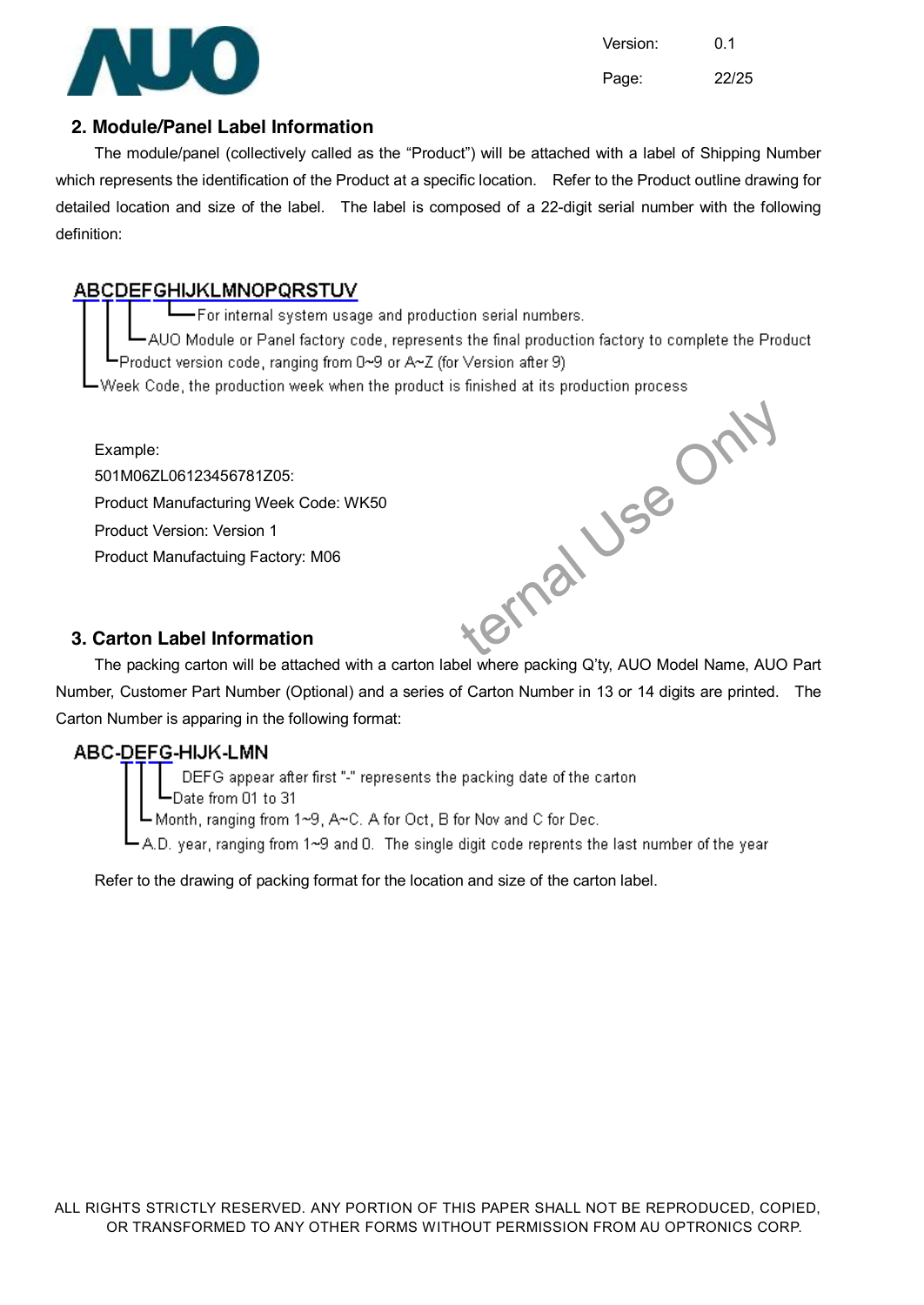

Version: 0.1 Page: 23/25

#### **G. Application Note**

#### **1. System block example**

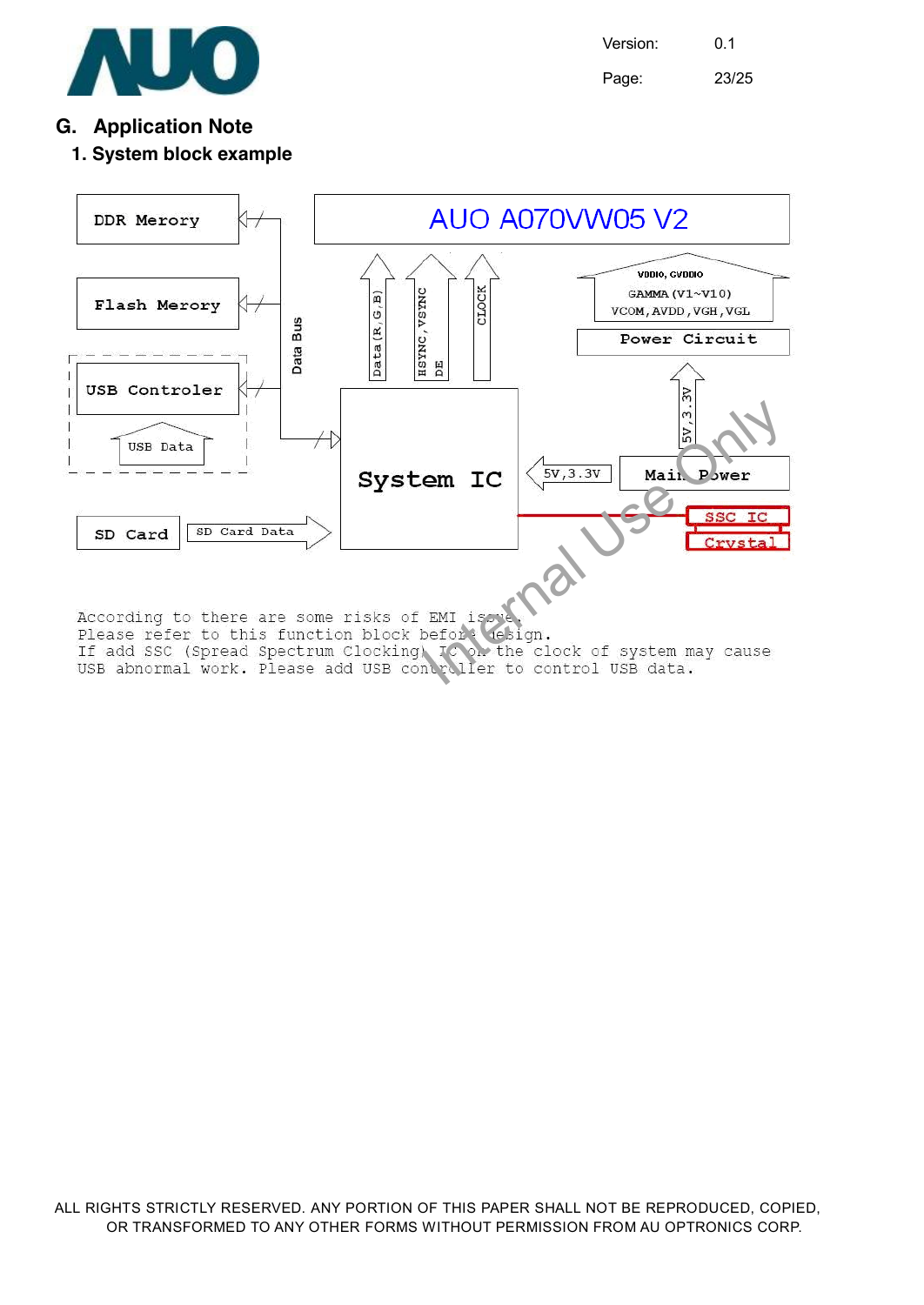

Page: 24/25

**2. Application Circuit**